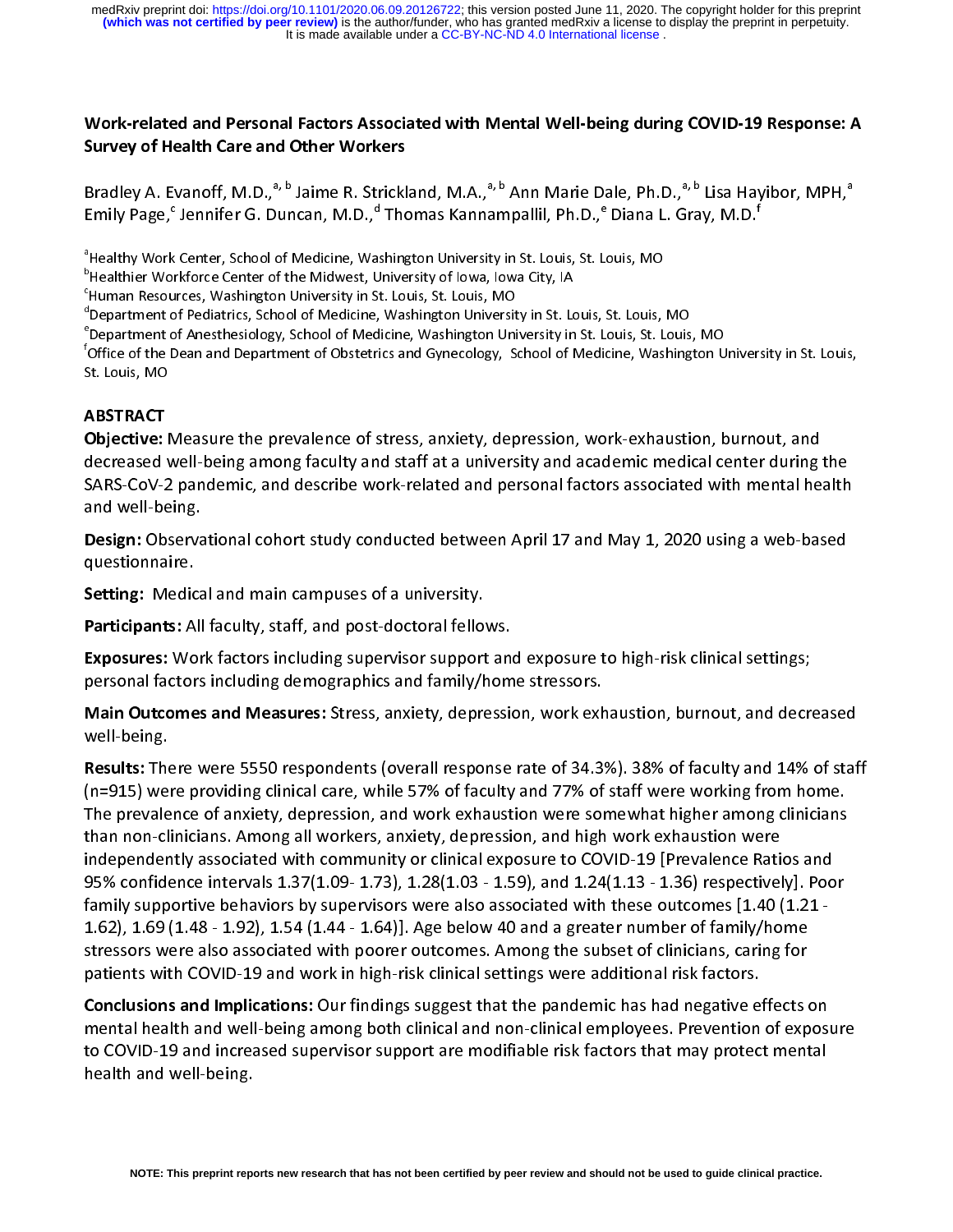#### INTRODUCTION

conditions. Recent studies have described the effects of the pandemic on the mental health and wel<br>being of frontline healthcare workers (HCW),<sup>1,2</sup> and potential interventions to protect them.<sup>3,5</sup><br>Although concern over h predictions of a preventable surge of avoidable deaths from alcohol, drug use, and suicide.<sup>7</sup> Few data being of frontline healthcare workers (HCW),<sup>3,2</sup> and potential interventions to protect them.<sup>3,3</sup><br>Although concern over health and well-being has primarily focused on frontline HCW, the pand<br>has also affected working con Although content of the though tends only the printing technical intertimate the typical parameters<br>has also affected working conditions in most other industries. Social and employment changes have<br>led to concern of an imp has also affected in most of an impending "second pandemic" of short and long term mental health issues, <sup>6</sup> and<br>predictions of a preventable surge of avoidable deaths from alcohol, drug use, and suicide.<sup>7</sup> Few data<br>descr led to concern of an impending "second pandemic" of short and long term mental health issues, "<br>predictions of a preventable surge of avoidable deaths from alcohol, drug use, and suicide.<sup>7</sup> Few d<br>describe the effects of t lata<br>hcare<br>serve predictions of a preventable surge of avoidable deaths from alcohol, drug use, and suicide.'<br>describe the effects of the pandemic on mental health and well-being of workers outside of<br>Such evidence is important for develop  $F$  healthcare<br>to preserve<br>onse), Such evidence is important for developing appropriate responses to the pandemic in order to preserve<br>health and plan for economic and social recovery.<br>We describe results from the EMPOWER study (Employee Well-Being during

Support is the part of the part of the part of the part of the health and plan for economic and social recovery.<br>We describe results from the EMPOWER study (Employee Well-Being during Epidemic Response),<br>which measured men Meadam and plan for economic and social recovery.<br>We describe results from the EMPOWER study (En<br>which measured mental health and well-being ame<br>including those with and without clinical exposure<br>measure the prevalence of, \<br>\<br>i<br>r Which measured mental health and well-being among a large and diverse academic workforce,<br>including those with and without clinical exposure to COVID-19 patients. The goals of the study we<br>measure the prevalence of, stress including those with and without clinical exposure to COVID-19 patients. The goals of the study<br>measure the prevalence of, stress, anxiety, depression, work exhaustion, burnout, and decrease<br>mental well-being among faculty including the prevalence of, stress, anxiety, depression, work exhaustion, burnout, and decreased<br>mental well-being among faculty and staff at a university and its academic medical center during the<br>SARS-CoV-2 pandemic; to mental well-being among faculty and staff at a university and its academic medical center during t<br>SARS-CoV-2 pandemic; to compare mental health and well-being between clinical workers who we<br>or were not caring for COVID-1 SARS-CoV-2 pandemic; to compare mental health and well-being between clinical workers who were<br>or were not caring for COVID-19 patients; and to identify other modifiable workplace and personal ris<br>factors associated with m Sor were not caring for COVID-19 patients; and to identify other modifiable workplace and personal rist<br>factors associated with mental health and well-being.<br>METHODS<br>Study Design and Participants or were not carried with mental health and well-being.<br>factors associated with mental health and well-being.<br>**Study Design and Participants** 

## **METHODS**

# METHODS<br>Study Design and Participants<br>And Well-being.com Study Design and Participants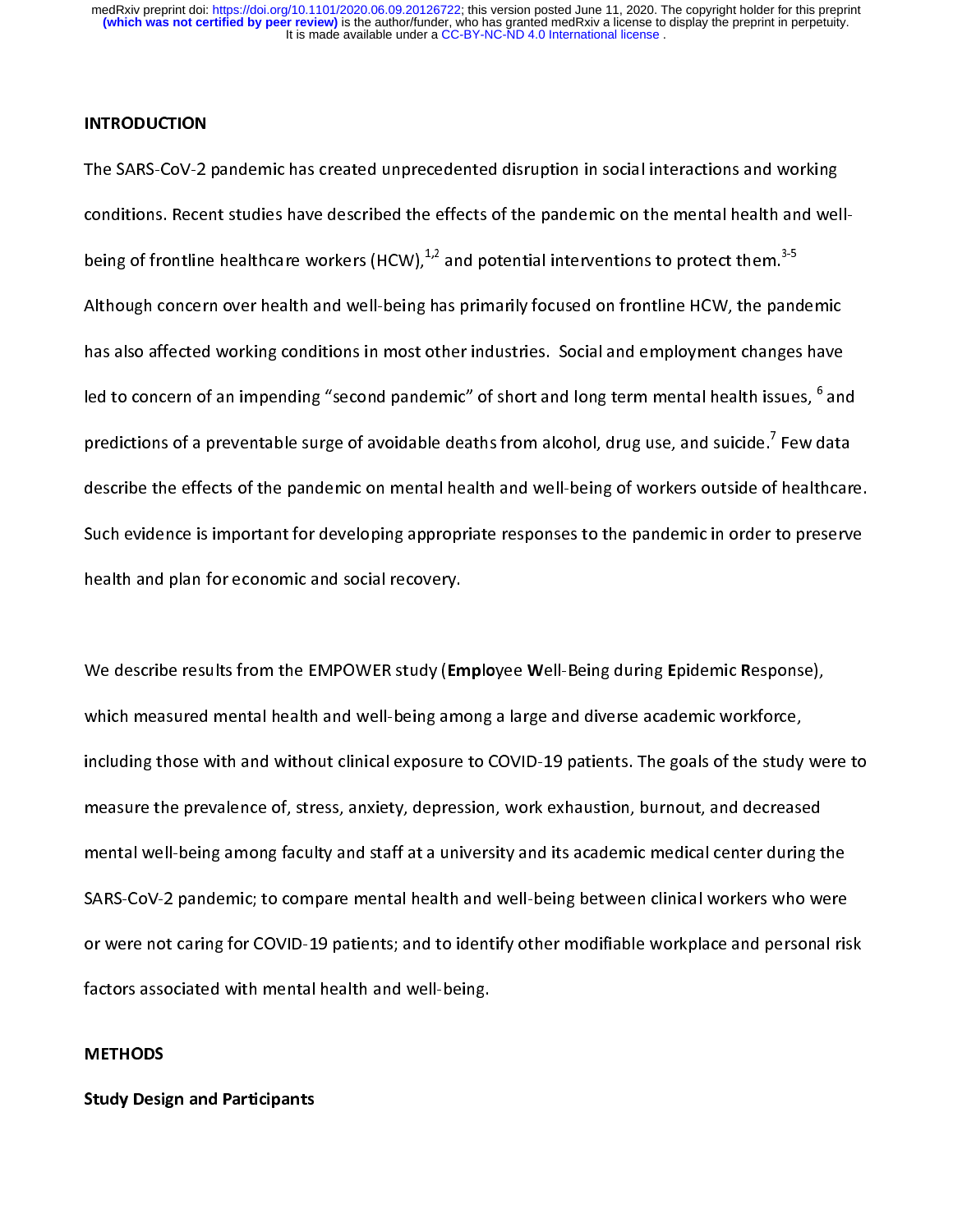We conducted a web-based survey of all benefits-eligible university employees (faculty, staff, and postdoctoral scholars) and clinical staff are university employees. A separate<br>doctory was sent to physician trainees (residents and clinical fellows) and is not included in this report<br>An email invitation to participate was s medical center media center who physical center when the attending are university employed in this rep<br>survey was sent to physician trainees (residents and clinical fellows) and is not included in this rep<br>An email invitat survey and invitation to participate was sent to all benefits-eligible employees on April 17, 2020, with a clickable link to a voluntary, anonymous online survey. A single reminder email was sent ten days later<br>The survey An email intimum of participate was sent to all benefits employees on April 17, 2023, ministers dickable link to a voluntary, anonymous online survey. A single reminder email was sent ten days late<br>The survey period spanne clickable link to a voluntary, anonymous online survey. A single reminder email was sent ten days later. The survey period spanned 4 -5 weeks after the university enacted work at home plans. The study was<br>approved by the institutional review board of Washington University in St. Louis.<br>Survey Instrument<br>The survey was designe

#### Survey Instrument

The survey by the institutional review board of Washington University in St. Louis.<br>Survey Instrument<br>The survey was designed to take less than 10 minutes to complete (Supplementary Materials).<br>Demographic questions includ Survey Instrument<br>The survey was designed to take less than 10 minutes to complete (Supplementa<br>Demographic questions included age, race, household income, children, depende<br>living at home, and work status of partner. Ques The survey was designed to take less than 10 minutes to complete (Supplementary Materials).<br>Demographic questions included age, race, household income, children, dependents, and other<br>living at home, and work status of par Iiving at home, and work status of partner. Questions about work included current work status (onsite<br>work involving clinical care, onsite work not involving clinical care, working from home, or not<br>working). Those doing o Work involving clinical care, onsite work not involving clinical care, working from home, or not<br>working). Those doing onsite work in clinical care were asked about clinical setting, and if they had<br>cared for patients with working). Those doing onsite work in clinical care were asked about clinical setting, and if they<br>cared for patients with COVID-19. All participants were asked if they or a member of their hous<br>had received a medical diagn cared for patients with COVID-19. All participants were asked if they or a member of their househo<br>had received a medical diagnosis or a positive test for COVID-19 or if they had been exposed to<br>someone with COVID-19.<br>The care for patients with COVID-19.<br>had received a medical diagnosis or a positive test for COVID-19 or if they had been exposed to<br>someone with COVID-19.<br>The questionnaire also included three questions from the Family Suppor

someone with COVID-19.<br>The questionnaire also included three questions from the Family Supportive Supervisor Behavio<br>Form (FSSB-SF),<sup>8</sup> which measures supervisor behaviors supportive of family roles ("Your supervi<br>makes yo The questionnaire also ind<br>Form (FSSB-SF),<sup>8</sup> which m<br>makes you feel comfortab  $\frac{1}{1}$ Form (FSSB-SF), <del>"</del><br>makes you feel c<br>makes you feel c omfortable talking to him/her about your conflicts between work and non-work; Y<br>omfortable talking to him/her about your conflicts between work and non-work; Y makes you feel comfortable talking to him/her about your conflicts between work and non-work; Your conflicts b<br>The conflict state between work; Your conflicts between work; Your conflicts between work; Your conflicts betw<br>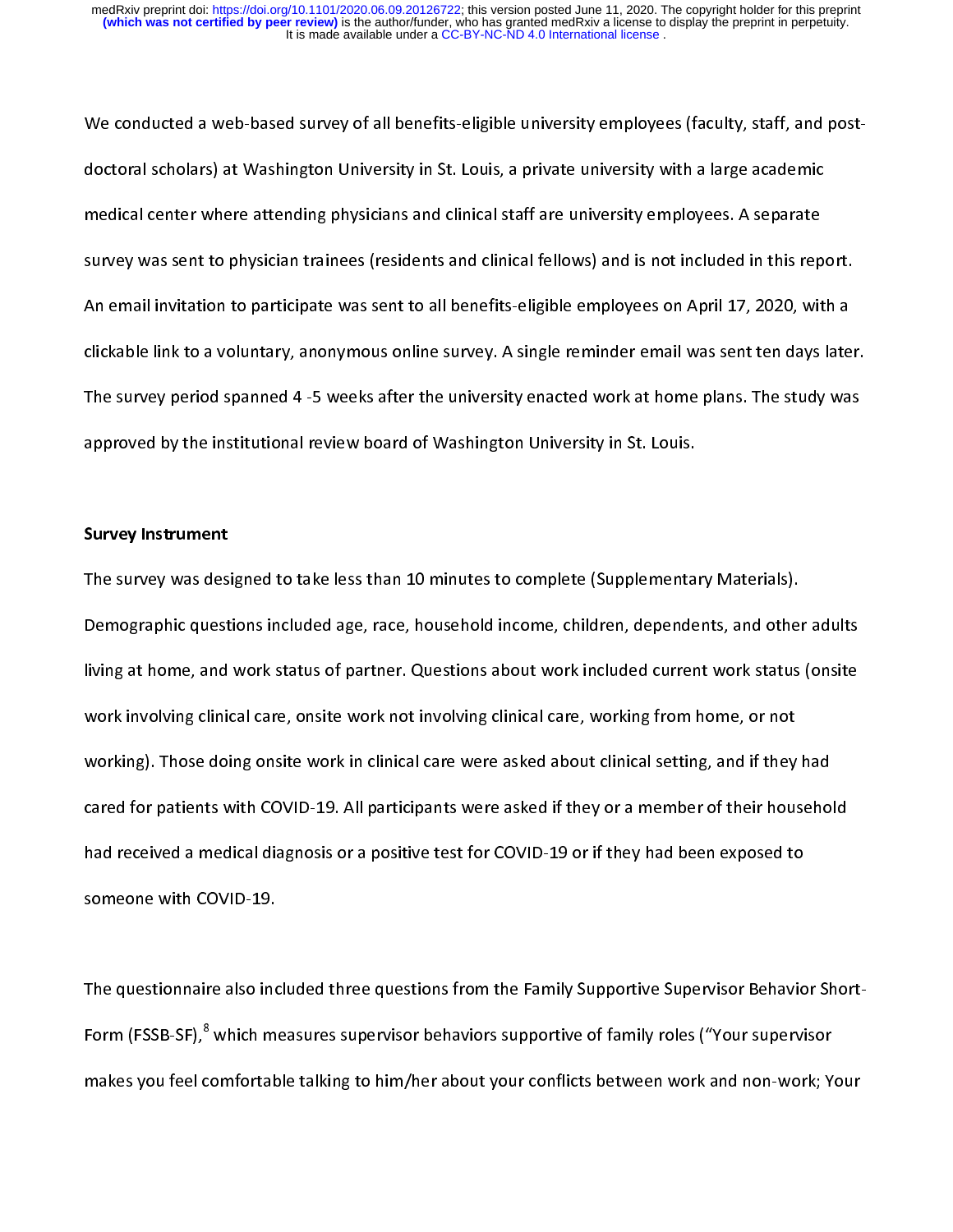supervisor works effectively with employees to creatively solve conflicts between work and no<br>work.") We used the mean value of these three responses as the supervisor support variable.<br>asked about 8 potential family/home format "Currently how stressed are you about...?" in a 5-point scale from "not at all" to "extremely" work.") We also are included to the mean value of the mean-peaple of the panding asked about 8 potential family/home stressors related to the pandemic (childcare, home schooling, caring for elderly relatives, having access caring for elderly relatives, having access to food and other essential ies, being infected, friends and<br>family being infected, keeping your job, and personal finances). These questions were asked in the<br>format "Currently carring for elderly relatively relative to foot the final term in the seculity relatively method and<br>family being infected, keeping your job, and personal finances). These questions were asked in the<br>format "Currently how format "Currently how stressed are you about...?" in a 5-point scale from "not at all" to "extremely<br>stressed. The number of stressors reported by each individual as "somewhat" to "extremely" were<br>totaled to create a compo fressed. The number of stressors reported by each individual as "somewhat" to "extremely" were<br>totaled to create a composite stress score (range 0-8).<br>Outcome Measures<br>Study outcomes included stress, anxiety, and depressio

#### Outcome Measures

stressed. The number of stressed. The number of stress and individual as "sometime" to "extremely" were<br>totaled to create a composite stress score (range 0-8).<br>Study outcomes included stress, anxiety, and depression as mea outcome Measures<br>Study outcomes included stress, anxiety, and depressic<br>Work exhaustion as measured by the Professional Fulfil<br>The DASS-21 is a validated instrument with scales that ( )<br>( )<br>( ) Study outcomes included stress, anxiety, and depression as measured by the DASS-21,"<br>work exhaustion as measured by the Professional Fulfillment Index (PFI),<sup>10</sup> and changes<br>The DASS-21 is a validated instrument with scale in well-being<br>res of<br>ly assessed<br>tatus were<br>1 "To what work exhaustion as measured by the Professional Fulfillment Index (PFI),<sup>20</sup> and changes in well-being.<sup>22</sup><br>The DASS-21 is a validated instrument with scales that correlate well with other measures of<br>depression, anxiety, The DASS-21 is a validate included into the DAS and terroric terroric terroric terroric terroric orrelations depression, anxiety, and stress. Due to the PFI questionnaire structure, burnout was only assessed and HCW. Selfamong HCW. Self-reported changes in well-being comparing current to pre-pandemic status were<br>assessed in five domains (overall, financial, physical, mental, and social) by the question "To what<br>extent have COVID-19-related assessed in five domains (overall, financial, physical, mental, and social) by the question "To what<br>extent have COVID-19-related work/life changes impacted your well-being" using a four-point scal<br>from "much worse" to "mu extent have COVID-19-related work/life changes impacted your well-being" using a four-point scal<br>from "much worse" to "much better/somewhat better. "<br>Statistical Analyses<br>We contrasted the proportions or means of outcomes extern "much worse" to "much better/somewhat better. "<br>Statistical Analyses<br>We contrasted the proportions or means of outcomes between faculty and staff and those in differe

#### Statistical Analyses

from "much better" to "much better, constrained better.<br>Statistical Analyses<br>We contrasted the proportions or means of outcomes bet We contrasted the proportions or means of outcomes between faculty and staff and those in different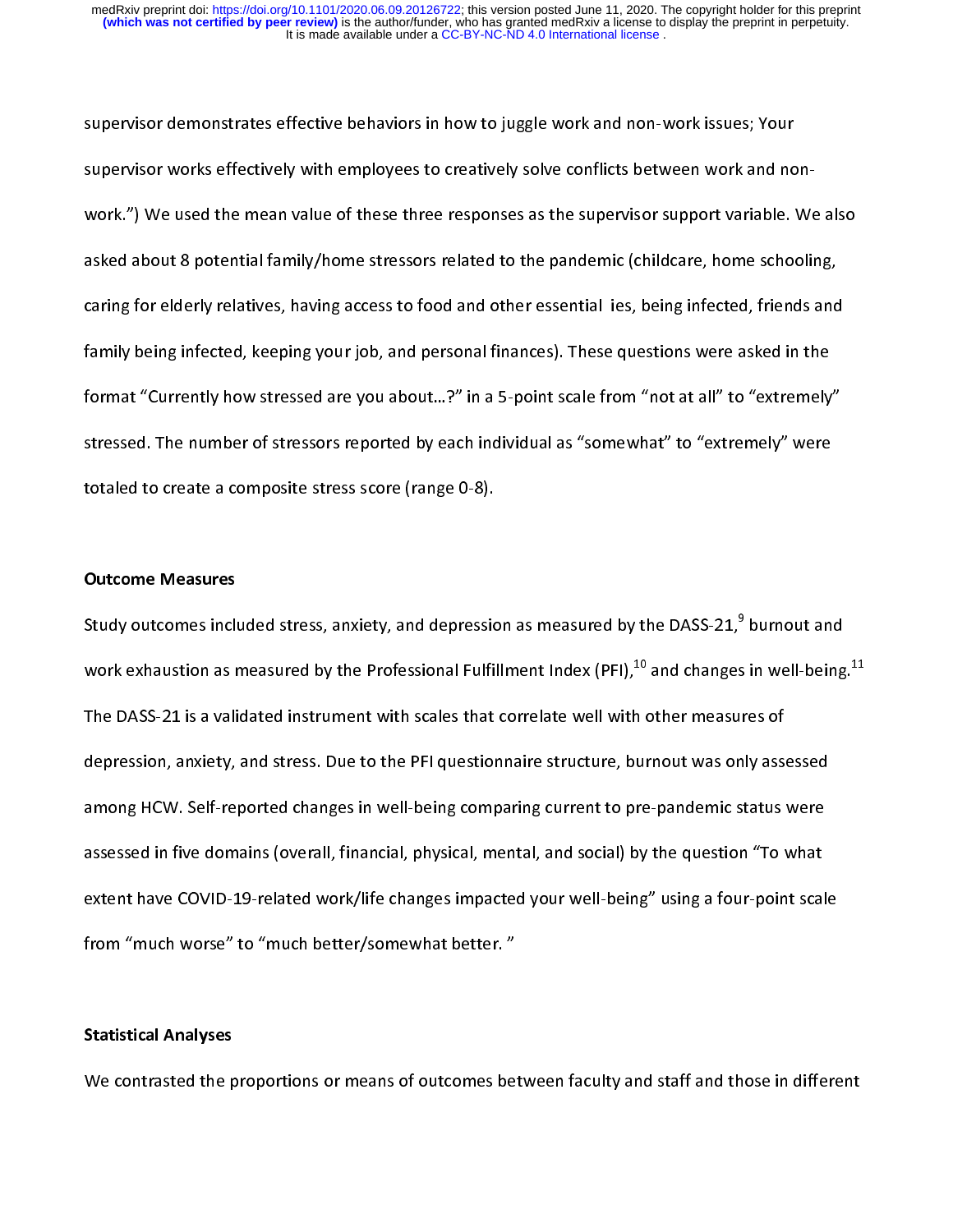estimators to examine personal and work factors associated with six mental health and well-being<br>outcomes described above: stress, anxiety, depression, burnout, work exhaustion, and changes in well-<br>being.<br>In conducting th estimates described above: stress, anxiety, depression, burnout, work exhaustion, and changes in v<br>being.<br>In conducting these analyses, we selected a priori ten potential personal and work factors as<br>independent variables

post-doc], exposure to people [or patients for clinicians] with a diagnosis of COVID-19, age, sex, race, bein<br>In cond<br>indepe<br>post-d<sub>i</sub><br>annual |<br>|<br>|<br>|<br>| Independent variables for multivariate analysis (supervisor support, clinical work, staff [vs. fa<br>post-doc], exposure to people [or patients for clinicians] with a diagnosis of COVID-19, age, so<br>annual household income, ch independent variables of COVID-19, age, sex, race,<br>induct docl, exposure to people [or patients for clinicians] with a diagnosis of COVID-19, age, sex, race,<br>annual household income, children under 18 years living at home, posted of people [or patition community] interacting to the core capps years, they<br>annual household income, children under 18 years living at home, and composite stressor count).<br>Results were expressed as Prevalence Ratios Results were expressed as Prevalence Ratios (PR) with 95% confidence intervals (CI). Independent<br>Variables were dichotomized at the median scores or at relevant cut-points for ordinal variables. V<br>Categorized race and ethn variables were dichotomized at the median scores or at relevant cut-points for ordinal variables. W<br>categorized race and ethnicity as "under-represented groups" (those identifying as Black/African<br>American, Native America categorized race and ethnicity as "under-represented groups" (those identifying as Black/African<br>American, Native American, Hawaiian/Pacific Islander or Hispanic) and as "other." Significance level<br>was set at 0.05 and hypo American, Native American, Hawaiian/Pacific Islander or Hispanic) and as "other." Significance lev<br>was set at 0.05 and hypothesis tests were 2-sided. All analyses were performed with R statistical<br>software version 4.0.0<sup>12</sup> Mas set at 0.05 and hypothesis tests were 2-sided. All analyses were performed with R statistical<br>software version 4.0.0<sup>12</sup> and R studio version 1.2.504.<sup>13</sup><br>Patient and Public Involvement<br>The survey was developed in coll

#### Patient and Public Involvement

was set at 0.05 and hypothesis tests were 2-sided. All analyses were performed with resulting<br>software version 4.0.0<sup>12</sup> and R studio version 1.2.504.<sup>13</sup><br>Patient and Public Involvement<br>The survey was developed in collabor software version 4.0.0<sup>12</sup> and R studio version 1.2.504.<sup>13</sup><br>Patient and Public Involvement<br>The survey was developed in collaboration with the uni<br>employee wellness director to ensure sensitivity to curr<br>about employee wel ||<br>|<br>|<br>|<br>| employee wellness director to ensure sensitivity to current issues and to address emerging concer<br>about employee wellness during the pandemic response. Initial survey results have been shared w<br>university leaders in order employee wellness during the pandemic response. Initial survey results have been shared with<br>university leaders in order to highlight mental health needs of employees. Study results are driving<br>plans to communicate broadly university leaders in order to highlight mental health needs of employees. Study results are driving<br>plans to communicate broadly with faculty, staff, and trainees to highlight mental health challenges<br>discussed with facul university contribution or inginight mental health needs to highlight mental health challenges.<br>plans to communicate broadly with faculty, staff, and trainees to highlight mental health challenges. plans to communicate broadly with faculty, staff, and training mental health challenges to higher mental  $\beta$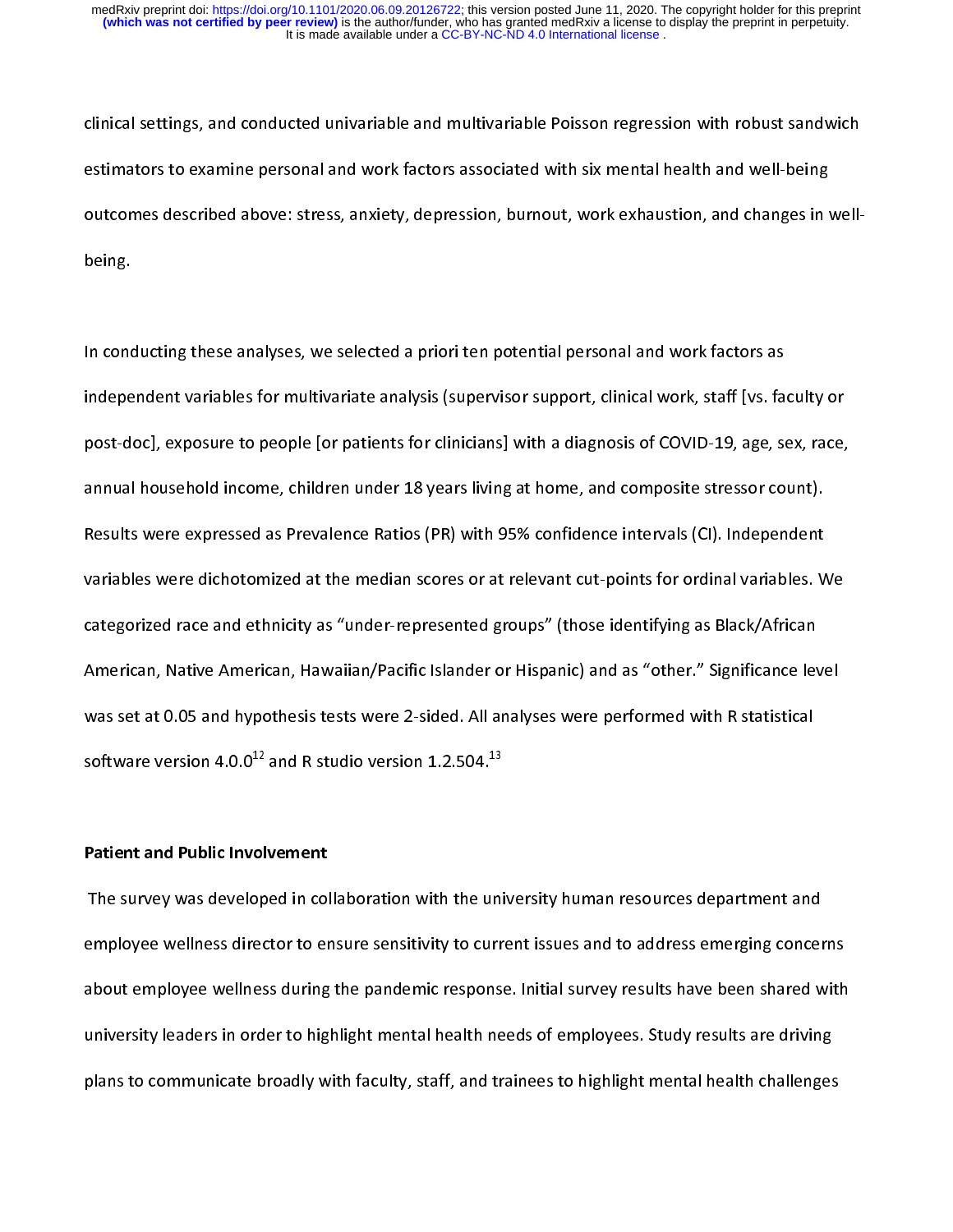#### RESULTS

faced by our control of the better publicial better publicial the sources.<br>Faced by our workforce and to better publicize and to better publicize and ended to be<br>The mental scholars. 5706<br>The mental of the mental of the me **RESULTS<br>16,238 email invit<br>responses were re<br>responses with du** |<br>|<br>|<br>|<br>| 19,232 email intimization and the same invitation, staff, and post-doctoral schema since to the sent to the se<br>16,238 responses with duplicate self-generated identifier allowing anonymous longitudinal follow-up.<br>16.39 surv responses with duplicate self-generated identifier allowing anonymous longitudinal follow-up. 19<br>surveys were dropped for missing status as faculty, staff, or post-doctoral scholar, leaving 5550<br>respondents for analysis (8 surveys were dropped for missing status as faculty, staff, or post-doctoral scholar, leaving 5550<br>respondents for analysis (870 faculty, 4470 staff, and 210 post-docs). Overall response rate was 34<br>for unique surveys. Resp

surveys were analysis (870 faculty, 4470 staff, and 210 post-docs). Overall response rate was<br>for unique surveys. Response rates were higher for staff than for faculty (40% vs. 19.7%)<br>Table 1 compares demographics, work fa For unique surveys. Response rates were higher for staff than for faculty (40% vs. 19.7%)<br>Table 1 compares demographics, work factors, and outcomes between faculty, staff, and post-docs.<br>34.3% of faculty and 13.6% of staff Table 1 compares demographics, work factors, and outcomes between faculty, staff, and<br>34.3% of faculty and 13.6% of staff reported working onsite in clinical operations while a<br>the faculty (60.6%) and staff (76.5%) were wo Table 1 compares in clinical operations while a majority of<br>The faculty (60.6%) and staff (76.5%) were working from home. Smaller numbers worked onsite in no<br>Clinical roles and few were not working. A majority of faculty ( 34.3 The faculty (60.6%) and staff (76.5%) were working from home. Smaller numbers worked onsite in no<br>clinical roles and few were not working. A majority of faculty (50.4%) reported that their workload<br>increased after the children at home, a majority reported feeling stressed about home schooling; most of those providing increased after the COVID-19 workplace changes, as compared to 40.4% of staff and 21% of post-d<br>Overall, a majority of respondents reported being stressed (more than "a little bit") about personal<br>finances, keeping their j Increased after the COVID-19 workplace intuity of comparison to 10.4% or the 19.1% of post-doctoral<br>Overall, a majority of respondents reported being stressed (more than "a little bit") about personal<br>finances, keeping the Thances, keeping their jobs, and about themselves or friends or family being infected. Of those with<br>children at home, a majority reported feeling stressed about home schooling; most of those providi<br>care to elderly relati children at home, a majority reported feeling stressed about home schooling; most of those providin<br>care to elderly relatives reported stress about their care. Distributions of most perceived stressors<br>were significantly d care to elderly relatives reported stress about their care. Distributions of most perceived stressors<br>were significantly different across the faculty, staff, and post-doctoral fellows, with post-doctoral<br>fellows more frequ were significantly different across the faculty, staff, and post-doctoral fellows, with post-doctoral<br>fellows more frequently reporting stress about childcare, home schooling, and access to food and<br>essential supplies. Fac reformantly and the faculty of the faculty, staff, and post-doctoral fellows all reported high prevalence of worsen<br>essential supplies. Faculty, staff, and post-doctoral fellows all reported high prevalence of worsen<br>essen fellows more frequently reporting stress about childrens, home schooling, and access to foot and<br>essential supplies. Faculty, staff, and post-doctoral fellows all reported high prevalence of worsene<br>exercise to worsened essential supplies. Faculty, staff, and post-doctoral fellows all reported high prevalence of worsened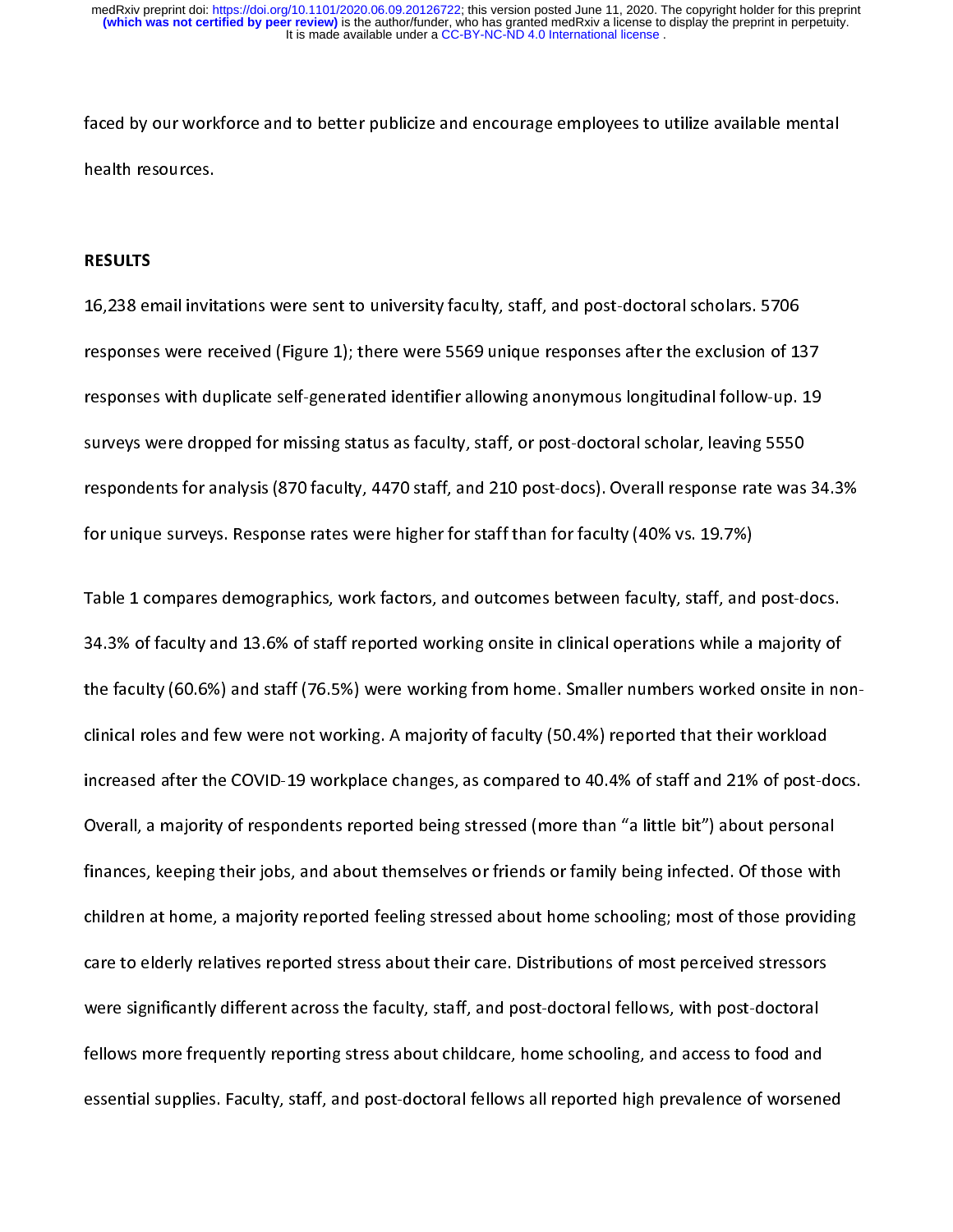|                        | Table 1. Comparison of demographics, personal factors, work factors and outcomes between faculty, staff and |
|------------------------|-------------------------------------------------------------------------------------------------------------|
| post-docs <sup>a</sup> |                                                                                                             |

|                                                          | Faculty<br>$(N=870)$ | Staff<br>$(N=4470)$ | Post-Doc<br>$(N=210)$ | Total<br>$(N=5550)$ | p value |
|----------------------------------------------------------|----------------------|---------------------|-----------------------|---------------------|---------|
| Personal and Family factors                              |                      |                     |                       |                     |         |
| Age above 40                                             | 624 (72.0)           | 2652 (59.5)         | 22(10.5)              | 3298 (59.6)         | < 0.001 |
| Gender                                                   |                      |                     |                       |                     | < 0.001 |
| Male                                                     | 333 (38.4)           | 772 (17.3)          | 77 (37.0)             | 1182 (21.4)         |         |
| Female                                                   | 523 (60.3)           | 3624 (81.3)         | 127(61.1)             | 4274 (77.3)         |         |
| Gender diverse                                           | 4(0.5)               | 18(0.4)             | 2(1.0)                | 24(0.4)             |         |
| Prefer not to say                                        | 8(0.9)               | 41(0.9)             | 2(1.0)                | 51(0.9)             |         |
| Under-represented groups <sup>b</sup>                    | 68(7.8)              | 482 (10.8)          | 26 (12.4)             | 576 (10.4)          | 0.02    |
| Annual Household Income<br>\$70,000 and below            | 68 (8.2)             | 1551 (36.5)         | 133 (64.3)            | 1752 (33.2)         | < 0.001 |
| Living alone                                             | 111(12.8)            | 645 (14.5)          | 62(29.8)              | 818 (14.8)          | < 0.001 |
| Two adults in healthcare with<br>children                | 68 (7.8)             | 58(1.3)             | 2(1.0)                | 128(2.3)            | < 0.001 |
| Stressed about childcare <sup>c</sup>                    | 193 (46.5)           | 652 (36.7)          | 26(53.1)              | 871 (38.9)          | < 0.001 |
| Stressed about home<br>schooling <sup>d</sup>            | 216(61.7)            | 846 (56.8)          | 22 (84.6)             | 1084 (58.1)         | 0.006   |
| Stressed about relatives <sup>e</sup>                    | 87(73.7)             | 560 (75.9)          | 12(75.0)              | 659 (75.6)          | 0.88    |
| Stressed about essential<br>supplies                     | 199 (23.0)           | 1341 (30.2)         | 77 (36.7)             | 1617 (29.3)         | < 0.001 |
| Stressed about being infected                            | 491 (56.5)           | 2556 (57.5)         | 101(48.1)             | 3148 (57.0)         | 0.03    |
| Stressed about friends/family<br>getting infected        | 665 (76.7)           | 3347 (75.2)         | 130(61.9)             | 4142 (75.0)         | < 0.001 |
| Stressed about keeping job                               | 288 (33.3)           | 2786 (62.6)         | 116(55.5)             | 3190 (57.8)         | < 0.001 |
| Stressed about personal<br>finances                      | 422 (49.2)           | 2698 (60.8)         | 110(53.1)             | 3230 (58.7)         | < 0.001 |
| Number of stressors                                      | $2.9$ ( $\pm$ 1.9)   | $3.3$ ( $\pm 1.9$ ) | $2.8 (\pm 1.8)$       | $3.2$ ( $\pm$ 1.9)  | < 0.001 |
| Any exposure to COVID                                    | 142 (16.3)           | 272(6.1)            | 11(5.2)               | 425 (7.7)           | < 0.001 |
| Work factors                                             |                      |                     |                       |                     |         |
| <b>Current Work</b>                                      |                      |                     |                       |                     | < 0.001 |
| Working onsite, clinical                                 | 298 (34.3)           | 610 (13.6)          | 7(3.3)                | 915 (16.5)          |         |
| operations<br>Working onsite, non-clinical<br>operations | 33(3.8)              | 339 (7.6)           | 18 (8.6)              | 390 (7.0)           |         |
| Working at home                                          | 527 (60.6)           | 3421 (76.5)         | 183 (87.1)            | 4131 (74.4)         |         |
|                                                          | 12(14)               | 100(2.2)            | 2(1.0)                | 114(2.1)            |         |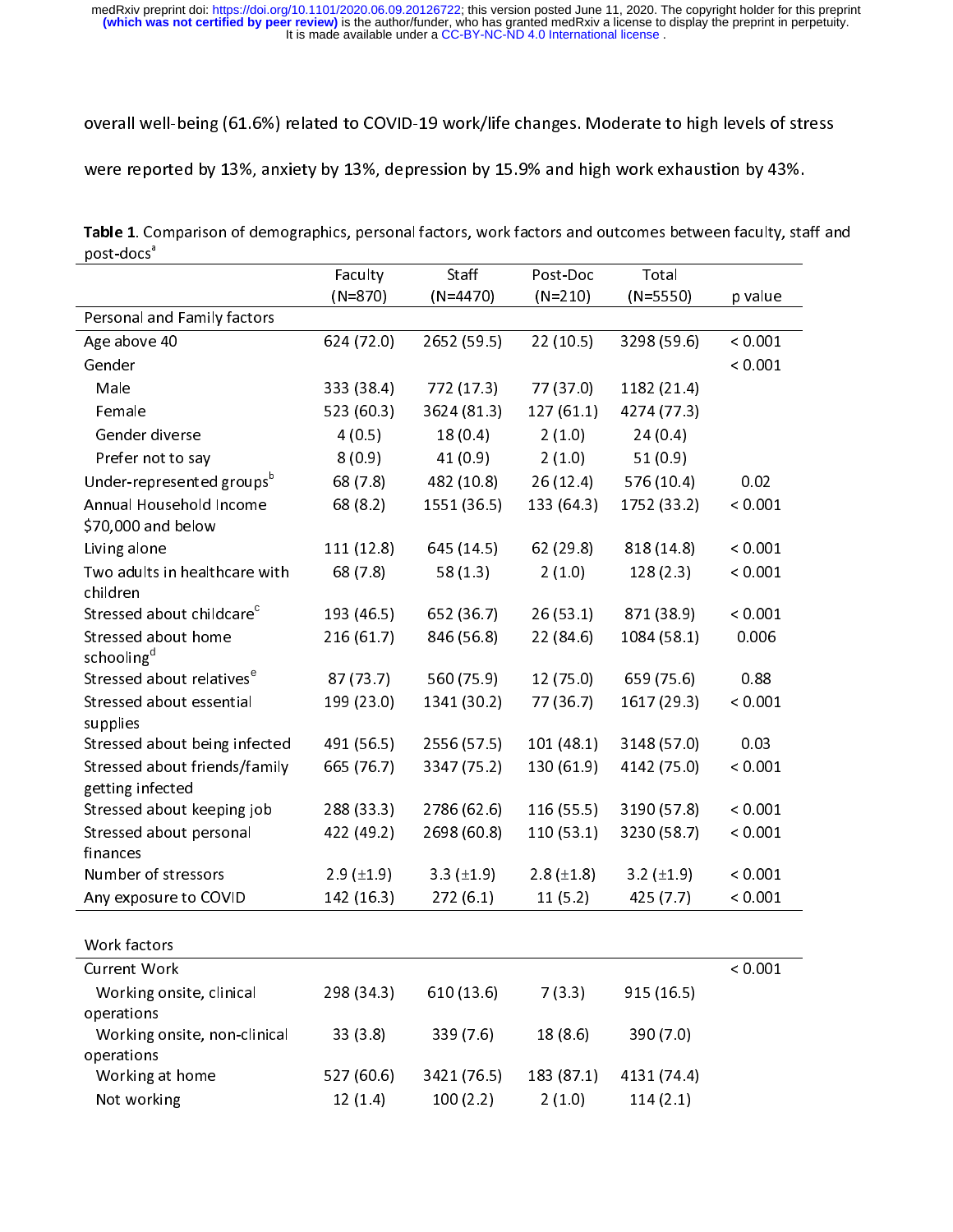| Supervisor support scale<br>$(range 1-5)$                                                                                                                     | $2.5$ ( $\pm 1.0$ ) | $2.2$ ( $\pm$ 1.1) | $2.3 (\pm 1.1)$ | $2.3$ ( $\pm$ 1.1) | < 0.001 |
|---------------------------------------------------------------------------------------------------------------------------------------------------------------|---------------------|--------------------|-----------------|--------------------|---------|
| Increased workload since                                                                                                                                      | 426 (50.4)          | 1747 (40.4)        | 43 (21.0)       | 2216 (41.2)        | < 0.001 |
| COVID restrictions began                                                                                                                                      |                     |                    |                 |                    |         |
| Outcomes                                                                                                                                                      |                     |                    |                 |                    |         |
|                                                                                                                                                               |                     |                    |                 |                    |         |
| Worse overall well-being due                                                                                                                                  | 588 (67.8)          | 2490 (56.2)        | 130 (62.2)      | 3208 (58.3)        | < 0.001 |
| to COVID-19 related work/life                                                                                                                                 |                     |                    |                 |                    |         |
| changes                                                                                                                                                       |                     |                    |                 |                    |         |
| Worse financial well-being due                                                                                                                                | 381 (43.9)          | 1291 (29.1)        | 60(28.6)        | 1732 (31.4)        | < 0.001 |
| to COVID-19 related work/life                                                                                                                                 |                     |                    |                 |                    |         |
| changes                                                                                                                                                       |                     |                    |                 |                    |         |
| Worse physical well-being due                                                                                                                                 | 387 (44.6)          | 1938 (43.7)        | 88 (41.9)       | 2413 (43.8)        | 0.77    |
| to COVID-19 related work/life                                                                                                                                 |                     |                    |                 |                    |         |
| changes                                                                                                                                                       |                     |                    |                 |                    |         |
| Worse mental well-being due                                                                                                                                   | 604 (69.7)          | 3027 (68.1)        | 142 (67.6)      | 3773 (68.4)        | 0.63    |
| to COVID-19 related work/life                                                                                                                                 |                     |                    |                 |                    |         |
| changes                                                                                                                                                       |                     |                    |                 |                    |         |
| Worse social well-being due to                                                                                                                                | 703 (81.2)          | 3482 (78.5)        | 168 (80.4)      | 4353 (79.0)        | 0.18    |
| COVID-19 related work/life                                                                                                                                    |                     |                    |                 |                    |         |
| changes                                                                                                                                                       |                     |                    |                 |                    |         |
| Mean well-being score                                                                                                                                         | 2.3 $(\pm 0.5)$     | 2.4 $(\pm 0.5)$    | 2.4 $(\pm 0.5)$ | 2.4 $(\pm 0.5)$    | < 0.001 |
| Moderate to high depression                                                                                                                                   | 133 (15.9)          | 676 (15.7)         | 39 (19.5)       | 848 (15.9)         | 0.36    |
| (DASS)                                                                                                                                                        |                     |                    |                 |                    |         |
| Moderate to high anxiety                                                                                                                                      | 83 (10.0)           | 582 (13.5)         | 30(14.9)        | 695 (13.0)         | 0.02    |
| (DASS)                                                                                                                                                        |                     |                    |                 |                    |         |
| Moderate to high stress (DASS)                                                                                                                                | 105(12.6)           | 552 (12.7)         | 39 (20.0)       | 696 (13.0)         | 0.01    |
| High work exhaustion                                                                                                                                          | 419 (49.7)          | 1783 (41.3)        | 105 (51.2)      | 2307 (43.0)        | < 0.001 |
| <sup>a</sup> Missing values for each variable (range 0 to 4.8%) omitted from percentage calculations. Percentages may                                         |                     |                    |                 |                    |         |
| not total 100 due to rounding. Categorical variables displayed as n (%), continuous as mean (±SD). Chi square use                                             |                     |                    |                 |                    |         |
| categorical variables, ANOVA for continuous variables.                                                                                                        |                     |                    |                 |                    |         |
| <sup>b</sup> Under-represented groups were those identifying as Black/African American, Native American, Hawaiian/Pacific                                     |                     |                    |                 |                    |         |
| Hispanic                                                                                                                                                      |                     |                    |                 |                    |         |
| ${}^{\text{c}}$ Percentages are among those with children only.                                                                                               |                     |                    |                 |                    |         |
| <sup>d</sup> Percentages are among those with children above preschool only.<br><sup>e</sup> Percentages are among those with elderly parents/relatives only. |                     |                    |                 |                    |         |
|                                                                                                                                                               |                     |                    |                 |                    |         |

(Dasserter)<br>Modera<br>High we<br><sup>a</sup>Missing<br>not tota<br>categoria<br>"Percent"<br>Percent"<br>Percent"<br>Percent" Migh work exhaustion<br>  $419 (49.7)$  1783 (41.3) 105 (51.2) 2307 (43.0) < 0.001<br>
"Missing values for each variable (range 0 to 4.8%) omitted from percentage calculations. Percentages may<br>
mot total 100 due to rounding. Categ "Missing values for each variable (range 0 to 4.8%) omitted from percentage calculations. Percentages may<br>not total 100 due to rounding. Categorical variables displayed as n (%), continuous as mean (±SD). Chi square us<br>cat  $M_{\rm H}$  and  $M_{\rm H}$  and  $\sigma$  each variable (range 0 to 4.8%) omitted from percentage calculations. Percentages may be resulted from percentages may be resulted from percentages may be resulted from percentages may be re not total 100 due to rounding. Categorical variables displayed as n (%), continuous as mean (±SD). Chi square used for categorical variables, ANOVA for continuous variables.

<sup>-</sup>Under-represented groups were those identifying as Black/African American, Native American, Hawaiian/Pacific Islander or<br>Uispania

「「「」 とうしょう しょうしょう しょうしょう こうしょう しょうしょう しょうしょう しょうしょう しょうしょう しょうしゃ

Multimariable analyses of all respondents showed three factors statistically significantly associated<br>higher prevalence of all five outcomes (Table 2 – univariable analyses in supplemental materials<br>supervisor support, hig personal factors among all response in the factors and the factors showed three factors, and internal materials): poor<br>higher prevalence of all five outcomes (Table 2 – univariable analyses in supplemental materials): poor

higher prevalence of all filters of family/home stressors, and age below 40. Working onsite in support, higher number of family/home stressors, and age below 40. Working onsite in the support of the supplemental materials  $s_{\rm F}$  supervisor supervisor supervisors, and age below  $\sigma_{\rm F}$  and age below  $\sigma_{\rm F}$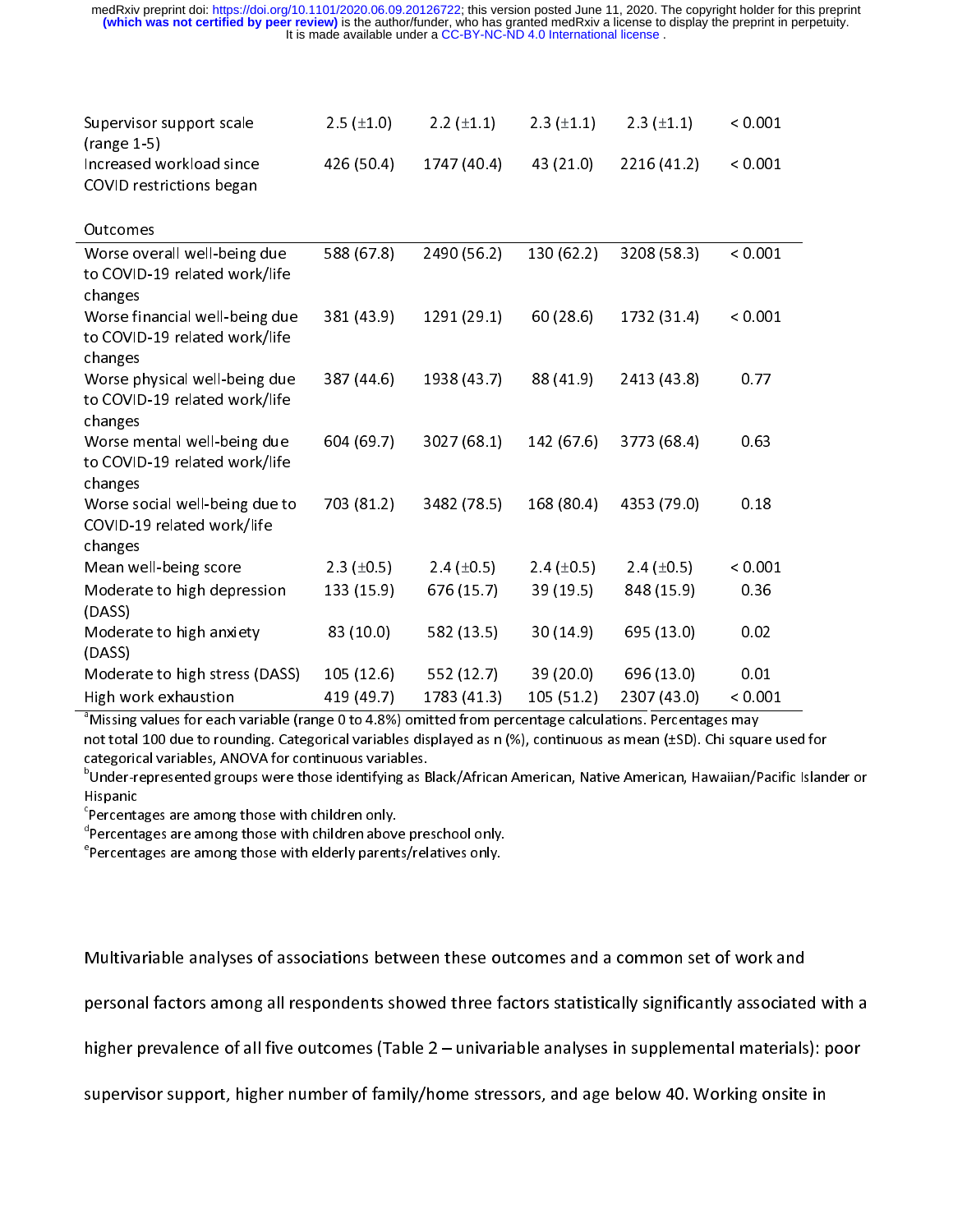clinical operations was associated with better well-being and lower prev<br>of stress and work exhaustion. Reported exposure to COVID-19 (diagnosis in self or family, or ex<br>to someone likely to have COVID-19) was associated w of stress and work exhaustion. Reported exposure to COVID-19 (diagnosis in self or family, or exposure<br>to someone likely to have COVID-19) was associated with higher stress, anxiety, depression, and work<br>exhaustion. Househ of someone likely to have COVID-19) was associated with higher stress, anxiety, depression, and work<br>exhaustion. Household income \$70,000 and below was associated with higher prevalence of stress,<br>anxiety, and depression. exhaustion. Household income \$70,000 and below was associated with higher prevalence of stress,<br>anxiety, and depression. Women were more likely to report experiencing anxiety, work exhaustion,<br>and decreased well-being. Una anxiety, and depression. Women were more likely to report experiencing anxiety, work exhaustion,<br>and decreased well-being. Unanticipated protective factors were also notable: having children at ho<br>was associated with lower and decreased well-being. Unanticipated protective factors were also notable: having children at ho<br>was associated with lower prevalence of anxiety and depression, and underrepresented racial/ethni<br>groups were less likely was associated with lower prevalence of anxiety and depression, and underrepresented racial/ethnic<br>groups were less likely to report stress, depression, or decreased well-being.<br> **Table 2.** Multivariate associations betwee

| groups were less likely to report stress, depression, or decreased well-being.                                                                                                                                                     |             |           |              |           |             |                 |            |           |               |           |  |
|------------------------------------------------------------------------------------------------------------------------------------------------------------------------------------------------------------------------------------|-------------|-----------|--------------|-----------|-------------|-----------------|------------|-----------|---------------|-----------|--|
| Table 2. Multivariate associations between personal factors, work factors, and well-being among all participants<br>(n = 5550, Prevalence Ratio (PR) and 95% Confidence Intervals (CI) calculated using Poisson regression models) |             |           |              |           |             |                 |            |           |               |           |  |
| Moderate to<br>Variable                                                                                                                                                                                                            |             |           | Moderate to  |           | Moderate to |                 | High work  |           | Decreased     |           |  |
|                                                                                                                                                                                                                                    | high stress |           | high anxiety |           |             | high depression | exhaustion |           | overall well- |           |  |
|                                                                                                                                                                                                                                    | (DASS)      |           | (DASS)       |           | (DASS)      |                 |            |           | being         |           |  |
|                                                                                                                                                                                                                                    | <b>PR</b>   | CI        | PR           | Cl        | <b>PR</b>   | CI              | PR.        | CI        | <b>PR</b>     | CI        |  |
| Age above 40                                                                                                                                                                                                                       | 0.46        | $(0.40 -$ | 0.53         | $(0.46 -$ | 0.49        | $(0.43 -$       | 0.67       | $(0.63 -$ | 0.89          | $(0.86 -$ |  |
|                                                                                                                                                                                                                                    |             | 0.54)     |              | 0.62)     |             | 0.56)           |            | 0.72)     |               | 0.93)     |  |
| Female                                                                                                                                                                                                                             | 1.16        | $(0.96 -$ | 1.36         | $(1.11 -$ | 0.94        | $(0.81 -$       | 1.18       | $(1.08 -$ | 1.06          | $(1.00 -$ |  |
|                                                                                                                                                                                                                                    |             | 1.40      |              | 1.67)     |             | 1.11)           |            | 1.28      |               | 1.12)     |  |
| Under-represented                                                                                                                                                                                                                  | 0.79        | $(0.62 -$ | 0.99         | $(0.79 -$ | 0.74        | $(0.59 -$       | 0.92       | $(0.83 -$ | 0.91          | $(0.84 -$ |  |
| groups <sup>a</sup>                                                                                                                                                                                                                |             | 1.02)     |              | 1.24)     |             | 0.93)           |            | 1.02)     |               | 0.98)     |  |
| Annual Household                                                                                                                                                                                                                   | 1.24        | $(1.06 -$ | 1.43         | $(1.22 -$ | 1.39        | $(1.21 -$       | 0.94       | $(0.87 -$ | 0.97          | $(0.93 -$ |  |
| Income \$70,000<br>and below                                                                                                                                                                                                       |             | 1.44)     |              | 1.67)     |             | 1.59)           |            | 1.00      |               | 1.02)     |  |
| Children under 18                                                                                                                                                                                                                  | 0.96        | $(0.83 -$ | 0.85         | $(0.73 -$ | 0.75        | $(0.65 -$       | 1.01       | $(0.94 -$ | 0.98          | $(0.94 -$ |  |
| years old living at<br>home                                                                                                                                                                                                        |             | 1.12)     |              | 0.99)     |             | 0.86)           |            | $1.07$ )  |               | 1.03)     |  |
| High number of                                                                                                                                                                                                                     | 2.17        | $(1.86 -$ | 2.18         | $(1.86 -$ | 1.51        | $(1.32 -$       | 1.37       | $(1.29 -$ | 1.43          | $(1.37 -$ |  |
| stressors <sup>b</sup>                                                                                                                                                                                                             |             | 2.54)     |              | 2.56)     |             | 1.72)           |            | 1.46)     |               | 1.50)     |  |
| <b>Staff versus Faculty</b>                                                                                                                                                                                                        | 081         | $(0.68 -$ | 1.09         | $(0.89 -$ | 0.94        | $(0.80 -$       | 0.85       | $(0.79 -$ | 0.90          | $(0.85 -$ |  |
| and Post-docs                                                                                                                                                                                                                      |             | 0.97)     |              | 1.33)     |             | $1.11$ )        |            | 0.92)     |               | 0.95)     |  |
| Exposure to                                                                                                                                                                                                                        | 1.48        | $(1.19 -$ | 137          | $(1.09 -$ | 1.28        | $(1.03 -$       | 1.24       | $(1.13 -$ | 1.04          | $(0.97 -$ |  |
| COVID19                                                                                                                                                                                                                            |             | 1.84)     |              | 1.73)     |             | 1.59)           |            | 1.36)     |               | 1.12)     |  |
| Clinical                                                                                                                                                                                                                           | 0.92        | $(0.76 -$ | 1.21         | $(1.01 -$ | 0.98        | $(0.82 -$       | 1.01       | $(0.93 -$ | 1.18          | $(1.12 -$ |  |
|                                                                                                                                                                                                                                    |             | 1.11)     |              | 1.45)     |             | 1.16)           |            | 1.10)     |               | 1.24)     |  |
| Poor supervisor                                                                                                                                                                                                                    | 1.58        | $(1.37 -$ | 1.40         | $(1.21 -$ | 1.69        | $(1.48 -$       | 1.54       | $(1.44 -$ | 1.11          | $(1.07 -$ |  |
|                                                                                                                                                                                                                                    |             |           |              |           |             |                 |            |           |               |           |  |

Table 2. Multivariate associations between personal factors, work factors, and well-being among all participants<br>In = 5550, Provelance Patio (PP) and 95% Confidence Intervals (CI) calculated using Poisson regression models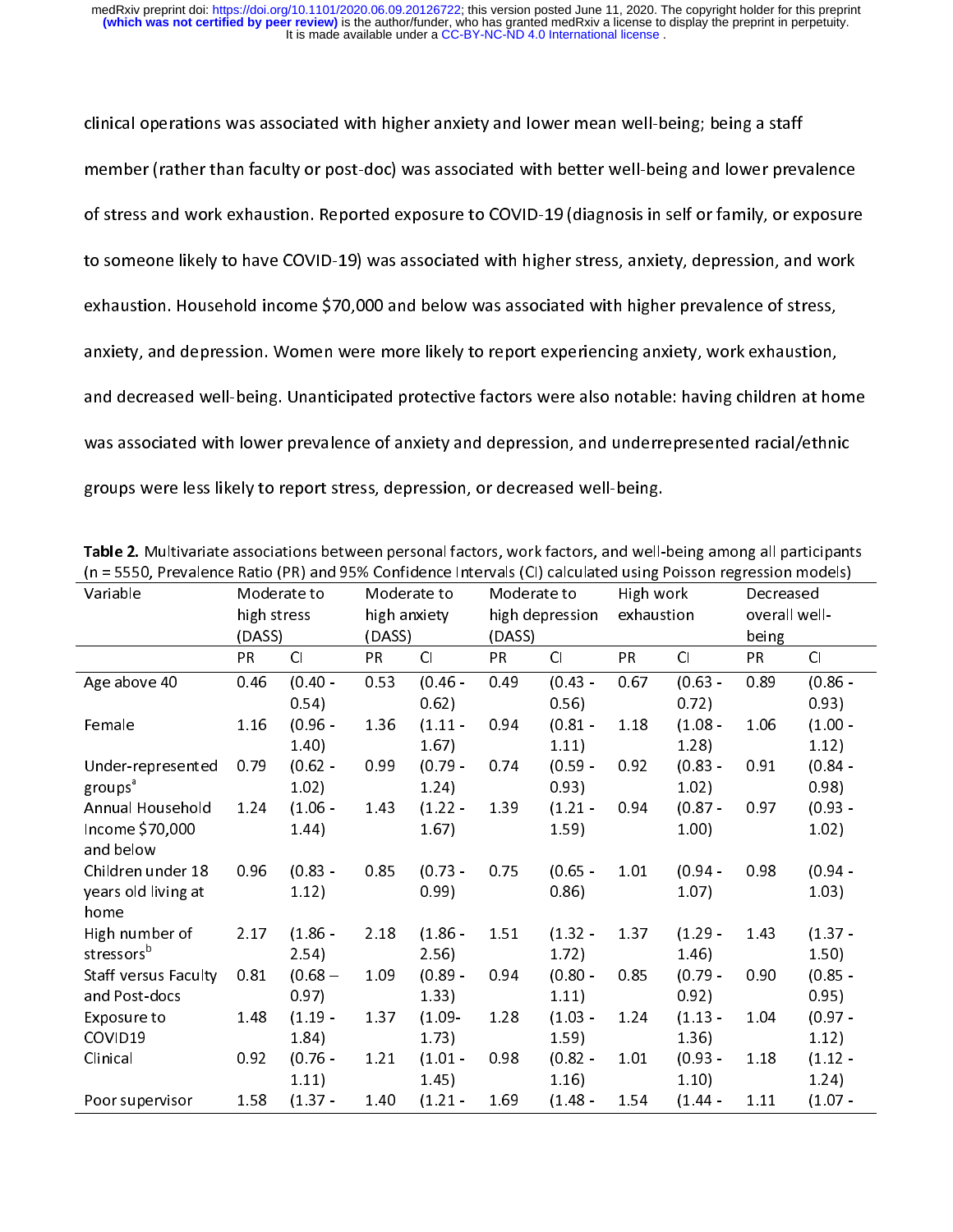It is made available under a [CC-BY-NC-ND 4.0 International license](http://creativecommons.org/licenses/by-nc-nd/4.0/) . **(which was not certified by peer review)** is the author/funder, who has granted medRxiv a license to display the preprint in perpetuity. medRxiv preprint doi: [https://doi.org/10.1101/2020.06.09.20126722;](https://doi.org/10.1101/2020.06.09.20126722) this version posted June 11, 2020. The copyright holder for this preprint

| supnertii | $\sim$ $\sim$ | OZ | $-1$<br>---- | hL |  |
|-----------|---------------|----|--------------|----|--|
|           |               |    |              |    |  |

support<sup>c</sup> 1.83) 1.62) 1.92) 1.64) 1.16) a Under-represented groups were those identifying as Black/African American, Native American, Hawaiian/Pacific Islander or

nnspanne<br><sup>b</sup>High nui

High number of stressors defined as composite stress score >3 (median) c Poor supervisor support defined as supervisor support scale >2 (median)

(<br>(<br>|<br>| Comparison of outcomes between faculty and state is the state of outputs of the state of the state of the state<br>Constitution of the state of the state of the state of the state of the state of the state of the state of the Unit, Emergency Room, or performing procedures likely to generate respiratory aerosols) were more<br>Unit, Emergency Room, or performing procedures likely to generate respiratory aerosols) were more<br>Unitely to report caring f Iikely to report caring for COVID-19 patients and experiencing an increased workload since COVID-19<br>restrictions began, had a worse mean score on changes in well-being, and were more likely to report<br>moderate to high stres restrictions began, had a worse mean score on changes in well-being, and were more likely to report<br>moderate to high stress and depression, high work exhaustion, and burnout. Multivariable analysis of<br>faculty and staff wor restrictions began, had a work what stinction, and burnout. Multivariable analysis of<br>faculty and staff working in clinical operations showed that caring for patients who had COVID-19 wa<br>associated with higher prevalence o moderate to high stress and depression, high at the latteration and transmitted analysis of faculty and staff working in clinical operations showed that caring for patients who had COVID-19 was<br>associated with higher preva faculty associated with higher prevalence of stress, anxiety, burnout, and work exhaustion. (Table 4) High-risk<br>clinical work (ICU, ED, aerosol-generating procedures) showed similar, albeit weaker associations with<br>these o associated with higher prevalence of stress, and stress, and a term emisterial (table 4) High-risk.<br>Clinical work (ICU, ED, aerosol-generating procedures) showed similar, albeit weaker associations with<br>these outcomes in m these outcomes in multivariable analysis (data not shown). There were no statistically significant<br>differences between clinically active staff and faculty for any outcome. Notably, low supervisor suppor<br>was strongly associ differences between clinically active staff and faculty for any outcome. Notably, low supervisor st<br>was strongly associated with of all mental health and well-being outcomes, and a high number of<br>family/home stressors was Mas strongly associated with of all mental health and well-being outcomes, and a high number of<br>family/home stressors was associated with all outcomes except depression.<br>Table 3. Comparison of work factors and outcomes amo

| ິ                                                                                                                                       |              |                 |                |         |  |  |  |  |  |  |  |
|-----------------------------------------------------------------------------------------------------------------------------------------|--------------|-----------------|----------------|---------|--|--|--|--|--|--|--|
| family/home stressors was associated with all outcomes except depression.                                                               |              |                 |                |         |  |  |  |  |  |  |  |
| Table 3. Comparison of work factors and outcomes among all clinicians and between high risk and non-hig<br>clinical groups <sup>a</sup> |              |                 |                |         |  |  |  |  |  |  |  |
|                                                                                                                                         | Not working  |                 |                |         |  |  |  |  |  |  |  |
|                                                                                                                                         | in high risk | Working in high |                |         |  |  |  |  |  |  |  |
|                                                                                                                                         | clinical     | risk clinical   |                |         |  |  |  |  |  |  |  |
|                                                                                                                                         | settings     | settings        | All clinicians |         |  |  |  |  |  |  |  |
|                                                                                                                                         | $(N=740)$    | $(N=175)$       | $(N=915)$      | p value |  |  |  |  |  |  |  |
| Contact with outpatients                                                                                                                | 534 (72.2)   | 77 (44.0)       | 611 (66.8)     | < 0.001 |  |  |  |  |  |  |  |
| Contact with inpatients                                                                                                                 | 143 (19.3)   | 112 (64.0)      | 255 (27.9)     | < 0.001 |  |  |  |  |  |  |  |
| Working in an Intensive Care                                                                                                            | 0(0.0)       | 68 (38.9)       | 68 (7.4)       | < 0.001 |  |  |  |  |  |  |  |
|                                                                                                                                         |              |                 |                |         |  |  |  |  |  |  |  |

Table 3. Comparison of work factors and outcomes among all clinicians and between high risk and non-high risk  $clinical$  groups<sup>a</sup>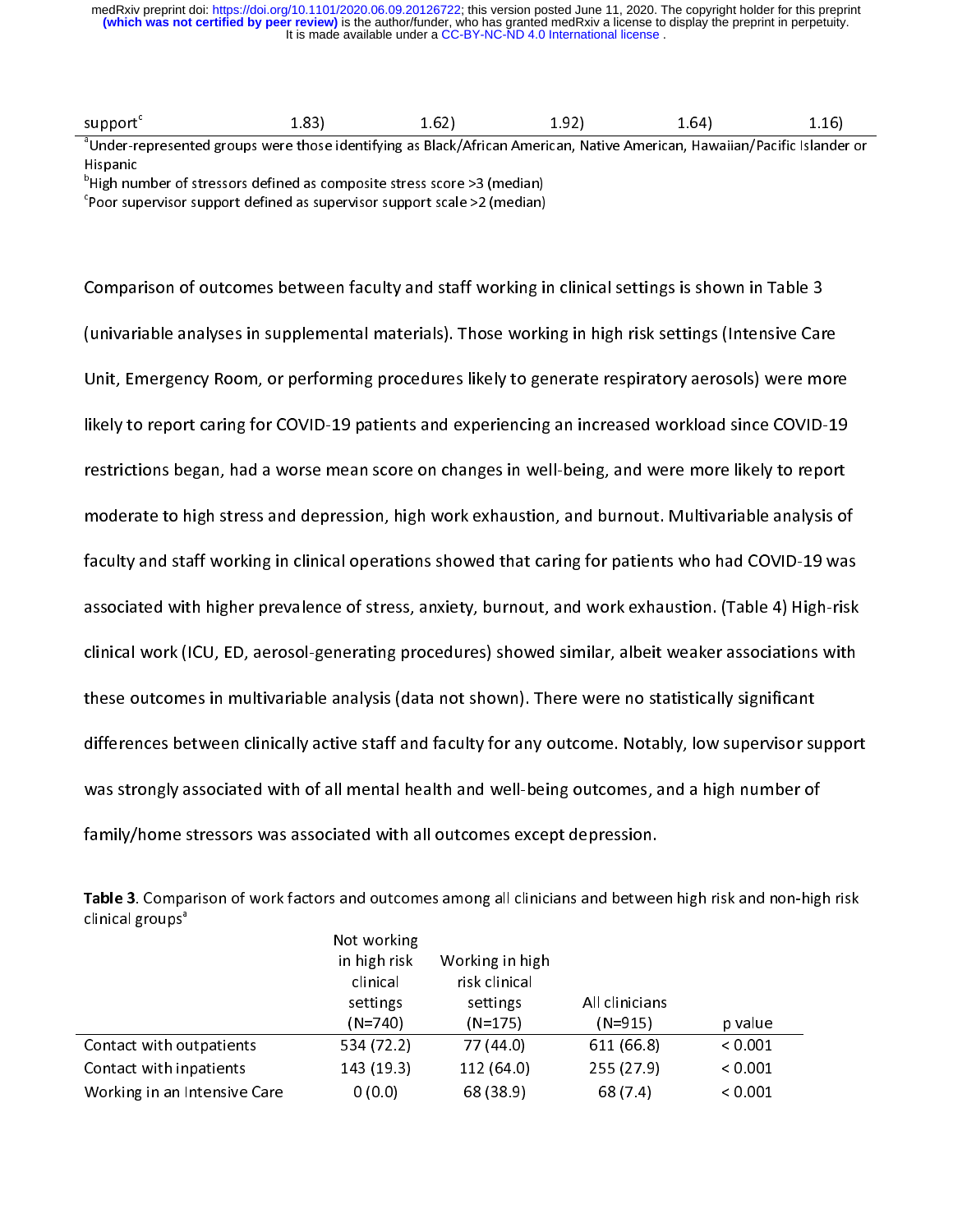| Unit                                                                       |                     |                 |                     |         |
|----------------------------------------------------------------------------|---------------------|-----------------|---------------------|---------|
| Working in the Emergency<br>Room                                           | 0(0.0)              | 51(29.1)        | 51 $(5.6)$          | < 0.001 |
| Performing procedures that<br>create respiratory aerosol                   | 0(0.0)              | 106 (60.6)      | 106 (11.6)          | < 0.001 |
| Caring for COVID-19 patients                                               | 123 (16.8)          | 127 (73.8)      | 250 (27.6)          | < 0.001 |
| Increased workload since<br>COVID-19 restrictions began                    | 279 (38.0)          | 85 (49.4)       | 364 (40.2)          | 0.006   |
| Supervisor support scale (range<br>$1-5)$                                  | $2.5$ ( $\pm$ 1.1)  | $2.4 (\pm 1.1)$ | $2.5$ ( $\pm$ 1.1)  | 0.50    |
| Outcomes                                                                   |                     |                 |                     |         |
| Worse overall well-being due to<br>COVID-19 related work/life<br>changes   | 500 (67.9)          | 127(73.0)       | 627 (68.9)          | 0.20    |
| Worse financial well-being due<br>to COVID-19 related work/life<br>changes | 313 (42.6)          | 107 (61.5)      | 420 (46.2)          | < 0.001 |
| Worse physical well-being due<br>to COVID-19 related work/life<br>changes  | 339 (46.1)          | 100(57.1)       | 439 (48.2)          | 0.009   |
| Worse mental well-being due to<br>COVID-19 related work/life<br>changes    | 564 (76.5)          | 141 (81.0)      | 705 (77.4)          | 0.20    |
| Worse social well-being due to<br>COVID-19 related work/life<br>changes    | 629(85.7)           | 149 (85.1)      | 778 (85.6)          | 0.85    |
| Mean well-being score                                                      | $2.2$ ( $\pm 0.4$ ) | $2.1 (\pm 0.5)$ | $2.2$ ( $\pm 0.5$ ) | 0.001   |
| Moderate to high depression<br>(DASS)                                      | 108(15.1)           | 37(21.6)        | 145 (16.4)          | 0.04    |
| Moderate to high anxiety (DASS)                                            | 125 (17.6)          | 27(15.8)        | 152 (17.2)          | 0.58    |
| Moderate to high stress (DASS)                                             | 93 (13.0)           | 35(20.3)        | 128 (14.5)          | 0.01    |
| High work exhaustion                                                       | 342 (46.8)          | 105 (60.7)      | 447 (49.5)          | 0.001   |
| High overall burnout                                                       | 233 (32.0)          | 74 (42.8)       | 307 (34.0)          | 0.007   |

and the state overall burnout 233 (32.0) 74 (32.0) 74 (32.0) 74 (33.0) 74 (33.0) 74 (33.0) 75 (33.0) 76 (33.0) 76 (33.0) 76 (33.0) 76 (33.0) 76 (33.0) 76 (33.0) 76 (33.0) 76 (33.0) 76 (33.0) 76 (33.0) 76 (33.0) 76 (33.0) 7 respiratory aerosols. Missing values for each variable (range 0 to 3.5%) omitted from percentage calculations. Percentages may not total 100 due to rounding. Categorical variables displayed as n (%), continuous as mean (±SD). Chi square used for categorical variables, t test for continuous variables.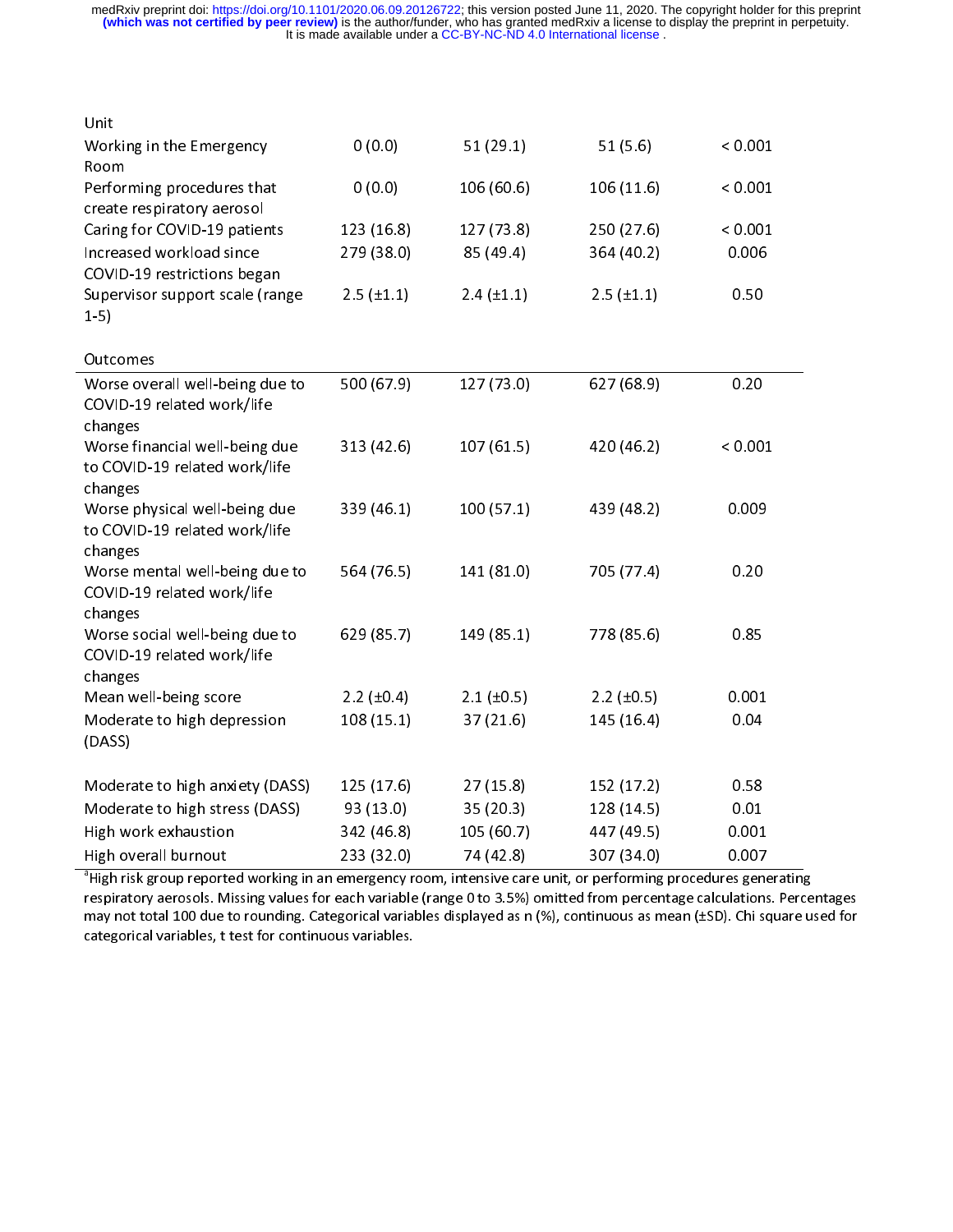| Variable                     | Moderate to high<br>Moderate to high<br>stress (DASS)<br>anxiety (DASS) |           | Moderate to high<br>depression (DASS) | High overall<br>burnout |      | High work<br>exhaustion |           | Decreased overall<br>well-being |           |           |      |           |
|------------------------------|-------------------------------------------------------------------------|-----------|---------------------------------------|-------------------------|------|-------------------------|-----------|---------------------------------|-----------|-----------|------|-----------|
|                              | PR.                                                                     | CI        | PR                                    | CI                      | PR.  | CI                      | <b>PR</b> | CI                              | <b>PR</b> | CI        | PR   | Cl        |
| Age above 40                 | 0.56                                                                    | $(0.39 -$ | 0.73                                  | $(0.53 -$               | 0.60 | $(0.43 -$               | 0.77      | $(0.64 -$                       | 0.81      | $(0.71 -$ | 0.89 | $(0.82 -$ |
|                              |                                                                         | 0.81)     |                                       | 1.00)                   |      | 0.84)                   |           | 0.93)                           |           | 0.93)     |      | 0.96)     |
| Female                       | 1.26                                                                    | $(0.79 -$ | 1.47                                  | $(0.90 -$               | 1.19 | $(0.77 -$               | 1.18      | $(0.92 -$                       | 1.20      | $(0.99 -$ | 1.08 | $(0.97 -$ |
|                              |                                                                         | 2.00)     |                                       | 2.39)                   |      | 1.85)                   |           | 1.51)                           |           | 1.45)     |      | 1.20)     |
| Under-represented            | 0.56                                                                    | $(0.32 -$ | 0.74                                  | $(0.46 -$               | 0.60 | $(0.35 -$               | 0.66      | $(0.46 -$                       | 0.96      | $(0.78 -$ | 0.90 | $(0.78 -$ |
| groups <sup>a</sup>          |                                                                         | 0.98)     |                                       | 1.20                    |      | 1.05)                   |           | 0.94)                           |           | 1.20)     |      | 1.04)     |
| Annual Household             | 1.65                                                                    | $(1.11 -$ | 1.59                                  | $(1.11 -$               | 1.46 | $(1.02 -$               | 1.13      | $(0.89 -$                       | 0.85      | $(0.72 -$ | 0.91 | $(0.82 -$ |
| Income \$70,000<br>and below |                                                                         | 2.47      |                                       | 2.29                    |      | 2.11)                   |           | 1.44)                           |           | 1.01)     |      | 1.01)     |
| Children under 18            | 0.97                                                                    | $(0.68 -$ | 1.07                                  | $(0.78 - 1.47)$         | 0.91 | $(0.66 -$               | 1.09      | $(0.90 -$                       | 1.06      | $(0.92 -$ | 0.90 | $(0.83 -$ |
| years old living at          |                                                                         | 1.38)     |                                       |                         |      | 1.26)                   |           | 1.32)                           |           | 1.21)     |      | 0.98)     |
| home                         |                                                                         |           |                                       |                         |      |                         |           |                                 |           |           |      |           |
| High number of               | 1.92                                                                    | $(1.29 -$ | 1.76                                  | $(1.22 -$               | 1.23 | $(0.88 -$               | 1.47      | $(1.20 -$                       | 1.33      | $(1.15 -$ | 1.27 | $(1.16 -$ |
| stressors <sup>b</sup>       |                                                                         | 2.86      |                                       | 2.53)                   |      | 1.70)                   |           | 1.81)                           |           | 1.54)     |      | 1.39)     |
| Staff                        | 0.97                                                                    | $(0.64 -$ | 1.51                                  | $(0.97 -$               | 1.10 | $(0.74 -$               | 0.88      | $(0.71 -$                       | 1.11      | $(0.95 -$ | 0.92 | $(0.84 -$ |
|                              |                                                                         | 1.46)     |                                       | 2.35)                   |      | 1.64)                   |           | 1.10)                           |           | 1.31)     |      | 1.01)     |
| Caring for COVID19           | 1.73                                                                    | $(1.22 -$ | 1.60                                  | $(1.14 -$               | 1.25 | $(0.88 -$               | 1.38      | $(1.14 -$                       | 1.28      | $(1.11 -$ | 0.99 | $(0.91 -$ |
| patients                     |                                                                         | 2.46)     |                                       | 2.23)                   |      | 1.79                    |           | $1.67$ )                        |           | 1.46)     |      | 1.09      |
| Poor supervisor              | 1.93                                                                    | $(1.33 -$ | 1.69                                  | $(1.22 -$               | 1.96 | $(1.39 -$               | 1.99      | $(1.61 -$                       | 1.62      | $(1.39 -$ | 1.16 | $(1.06 -$ |
| support <sup>c</sup>         |                                                                         | 2.81)     |                                       | 2.35)                   |      | 2.76)                   |           | 2.47)                           |           | 1.88      |      | 1.26)     |

Table 4. Multivariate associations between personal factors, work factors, and well-being among participants doing clinical work (n = 915, Prevalence Ratio (PR) and 95% Confidence Intervals (CI) calculated using Poisson multiple regression).

<sup>a</sup>Under-represented groups were those identifying as Black/African American, Native American, Hawaiian/Pacific Islander or Hispanic

 $<sup>b</sup>$ High number of stressors defined as composite stress score >3 (median)</sup>

 $e^{i}$ Poor supervisor support defined as supervisor support scale >2 (median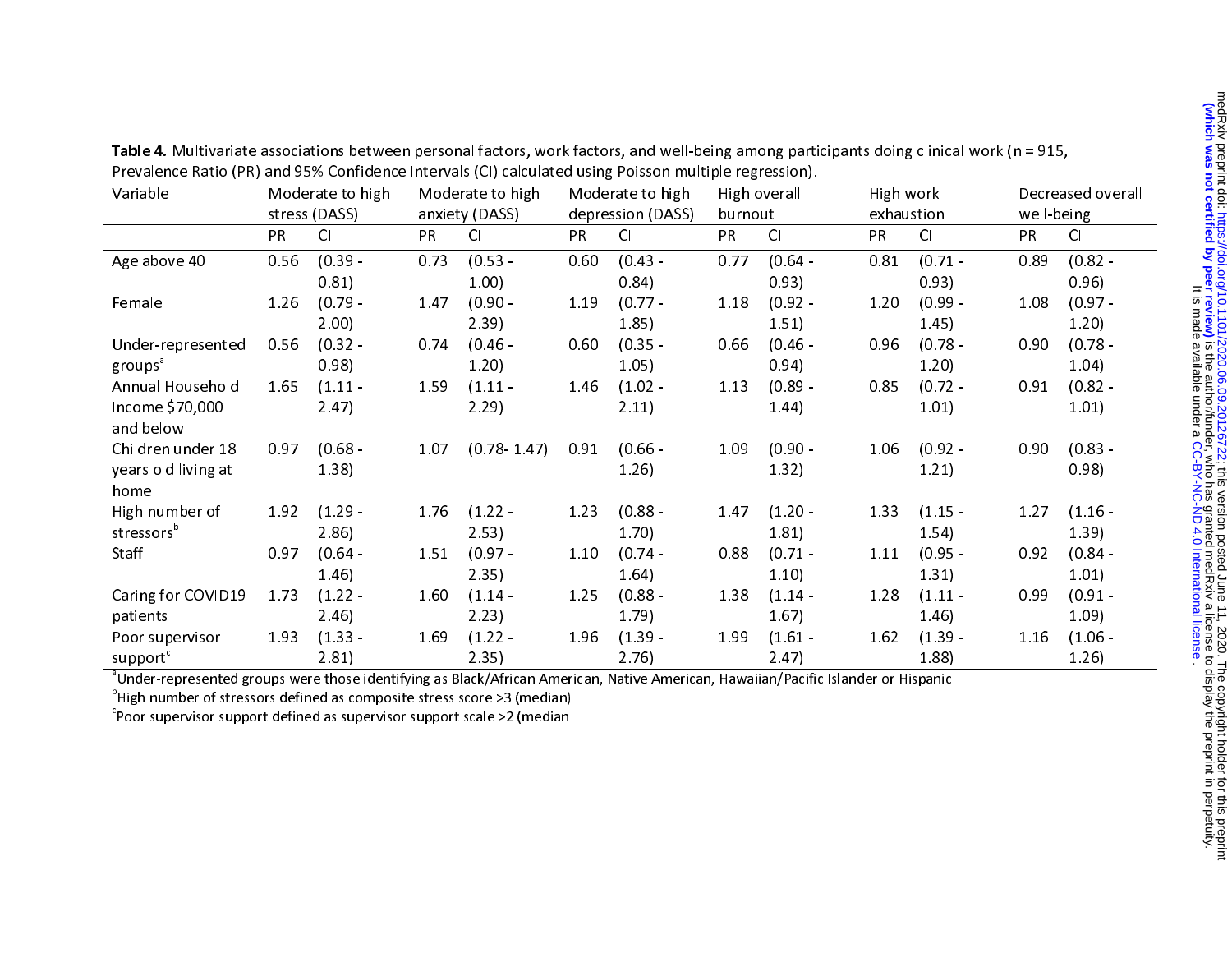#### **DISCUSSION**

the EMPON of the EMPON process of the EMPON process surveyed a more surveyed 4 – 5 weeks after work at home policies were implemented for those performing w<br>deemed "non-essential" during the crisis phase of the pandemic. T burnout, and worsened well-being among amount and well-being interactions (or those performing deemed "non-essential" during the crisis phase of the pandemic. These findings uniquely highlight the associations of health an surveyed and "non-essential" during the crisis phase of the pandemic. These findings uniquely<br>highlight the associations of health and well-being with additional personal and work factors<br>beyond those addressed in existing deemed "non-essential" analog the critic phase of the pandemic these main.go and usity<br>highlight the associations of health and well-being with additional personal and work fact<br>beyond those addressed in existing studies o heyond those addressed in existing studies of HCW during the SARS-Cov-2 pandemic.<br>Importantly, our study also reports on workers outside of clinical medicine, whose health and<br>well-being has been minimally studied. A uniqu beyonder those and importantly, our study also reports on workers outside of clinical medicine, whose head<br>well-being has been minimally studied. A unique finding of this study is that the factor<br>strongest consistent assoc Importantly, our study also reports on workers calling of this study is that the factors with the strongest consistent associations with all health and well-being outcomes in both clinical and non-clinical workers were ite strongest consistent associations with all health and well-being outcomes in both clinical and<br>non-clinical workers were items from the Family Supportive Supervisor Behavior Short-Form<br>(FSSB-SF), a measure of general perce strong-clinical workers were items from the Family Supportive Supervisor Behavior Short-Form<br>(FSSB-SF), a measure of general perception of family specific supervisory support,<sup>8</sup> and a sum<br>eight stressors related to family (FSSB-SF), a measure of general perception of family specific supervisory support,<sup>8</sup> and a sum<br>eight stressors related to family/home life and financial security. Perceived supervisor suppor<br>for family is a pathway throu (FSSB-SF), a measure of general perception of family specific supervisory support,"<br>eight stressors related to family/home life and financial security. Perceived superv<br>for family is a pathway through which employees devel isor support<br>tional<br>nd is<br>sed iob eight stressors related to change, much a manufacture complete support support<br>for family is a pathway through which employees develop perceptions of organizational<br>support,<sup>14</sup> plays a major role influencing the health an support,<sup>14</sup> plays a major role influencing the health and well-being of workers,<sup>15</sup> and is<br>associated with reduction in work-family conflict, improved well-being, and increased jo<br>satisfaction.<sup>14,16</sup> Importantly, these support,<sup>++</sup> plays a major role influencing the health and well-being of workers,<sup>+5</sup> and is<br>associated with reduction in work-family conflict, improved well-being, and increased j<br>satisfaction.<sup>14,16</sup> Importantly, these f astisfaction.<sup>14,16</sup> Importantly, these factors are potentially modifiable by employer policies<br>practices.<br>Limitations of this study include its cross-sectional design. so associations between potent satisfaction.<sup>14,16</sup> Importantly, these factors are potentially modifiable by employer policies and<br>practices.<br>Limitations of this study include its cross-sectional design, so associations between potential<br>risk factors an

r<br>Limitation<br>risk factor:<br>34.5% me:  $\frac{1}{2}$ risk factors and health and well-being outcomes may not be causal. The overall response rate<br>34.5% means that the respondents may not be fully representative of all university employee<br>The study of all university employee risk factors and health and health angles factors and y increased bandar the overall response rate of a<br>34.5% means that the respondents may not be fully representative of all university employees. 34.5% means that the respondents may not be fully representative of all university employees.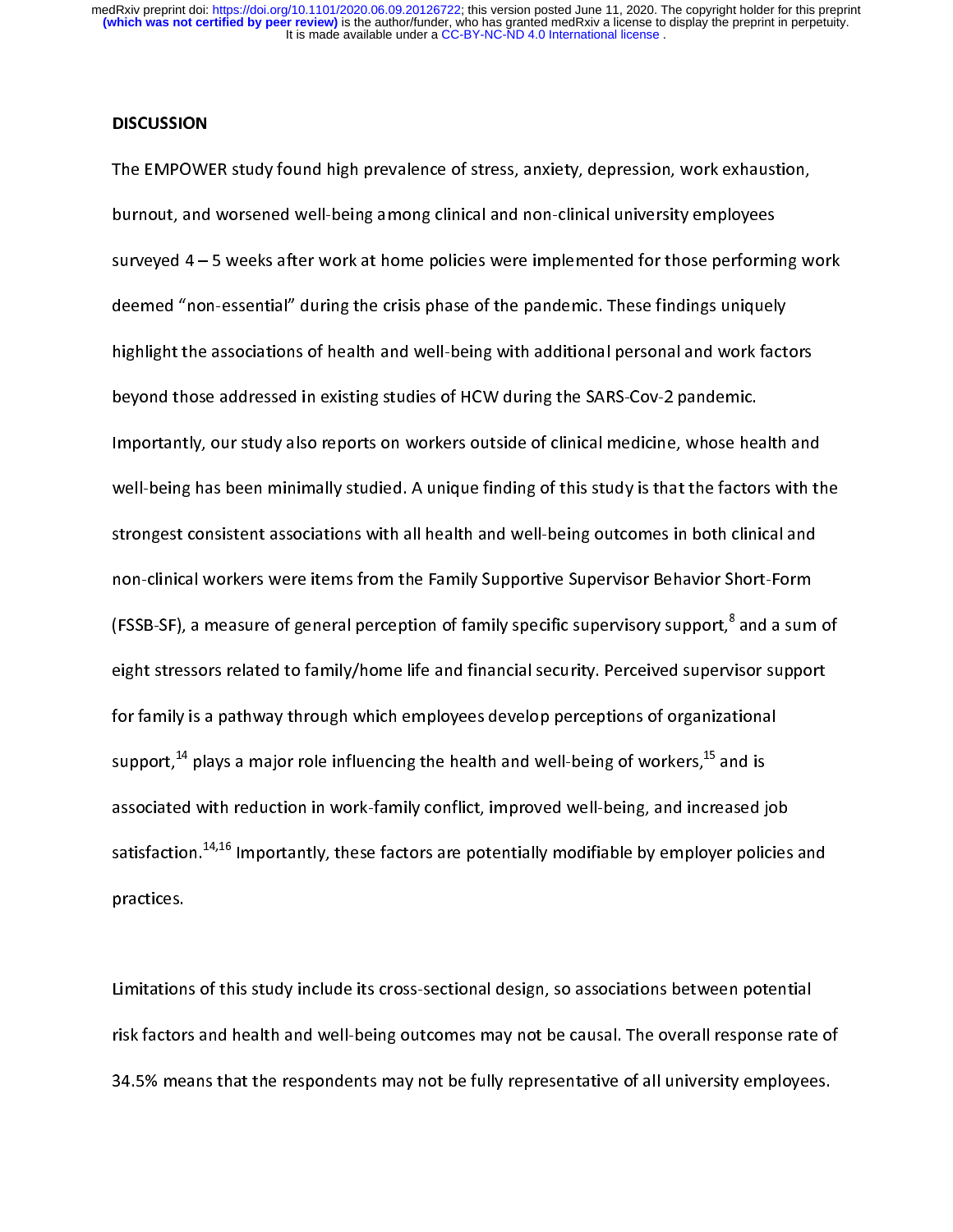employees of one university, who may not be representative of other workforces. The St. Lou<br>The survey of the survey and the survey of the survey of SARS-CoV-2 and<br>Include its large size, examination of employees who are n region was an early adopter of physical distancing and has had a later peak of SARS-CoV-2 and a<br>lower incidence of COVID-19 patients than some other areas of the US. Strengths of the study<br>include its large size, examinati region was an early adopter of physical distancing and has hadden peak of the study.<br>Iower incidence of COVID-19 patients than some other areas of the US. Strengths of the study<br>include its large size, examination of emplo include its large size, examination of employees who are not in health care, and evaluation of<br>both family/home stressors and workplace factors including supervisor support. To our<br>knowledge this is the first large America include its large size, examination of employees who are not in the including supervisor support. To our<br>both family/home stressors and workplace factors including supervisor support. To our<br>knowledge this is the first lar knowledge this is the first large American study of mental health and well-being outcom<br>related to the pandemic outside of HCW. We will conduct repeated surveys over time to<br>changes in individual health and well-being over related to the pandemic outside of HCW. We will conduct repeated surveys over time to trachanges in individual health and well-being over time, and to allow more robust causal<br>inferences. related to the pandemic outside of HCM. We can conduct repeated and you allow the conduct consider<br>changes in individual health and well-being over time, and to allow more robust causal<br>inferences.<br>Our findings among clini

inferences.<br>Changes inferences.<br>The same of inical workers, both faculty (primarily physicians) and staff (prima<br>Nurses) are broadly consistent with findings from other cross-sectional studies of HCW Our findings<br>nurses) are<br>for COVID p (<br>r<br>f The state of the state of the state of the state of HCW caring the COVID patients. A study of 1257 HCW in China<sup>1</sup> used different instruments and found hip<br>prevalence of depression and anxiety than seen in our study. Their nurses) are broadly consistent with minimalings from other cross-sectional studies of the caring for COVID patients. A study of 1257 HCW in China<sup>1</sup> used different instruments and found high<br>prevalence of depression and an for COVID patients. A study of 1257 HCW in China<sup>+</sup><br>prevalence of depression and anxiety than seen in<br>directly involved in the care of patients with COVID<br>depression, similar to our findings of increased risk<br>exhaustion. A our study. Their study reported that HCW<br>0-19 were at a greater risk of anxiety and<br>15 of stress, anxiety, burnout, and work<br>ndia.<sup>17</sup> using the DASS-21. found moderate directly involved in the care of patients with COVID-19 were at a greater risk of anxiety and<br>depression, similar to our findings of increased risks of stress, anxiety, burnout, and work<br>exhaustion. A study of 906 HCW in S depression, similar to our findings of increased risks of stress, anxiety, burnout, and work<br>exhaustion. A study of 906 HCW in Singapore and India,<sup>17</sup> using the DASS-21, found modera<br>to severe stress in 3.8%, anxiety in 2 exhaustion. A study of 906 HCW in Singapore and India,<sup>17</sup> using the DASS-21, found mode<br>to severe stress in 3.8%, anxiety in 2.2%, and depression in 8.7%, much lower than the<br>prevalence of 14.5%, 17.2%, and 16.4% seen in exhaustion. A study of 906 HCW in Singapore and India,<sup>17</sup> using the DASS-21, found moderate<br>to severe stress in 3.8%, anxiety in 2.2%, and depression in 8.7%, much lower than the<br>prevalence of 14.5%, 17.2%, and 16.4% seen prevalence of 14.5%, 17.2%, and 16.4% seen in our study. Our finding that family/home<br>stressors and supervisor support for family-work balance were strongly associated with<br>health and well-being outcomes are consistent wit pressors and supervisor support for family-work balance were strongly associated with it<br>health and well-being outcomes are consistent with the findings of a recent review<sup>18</sup> of stressers and supervisor support for family-mentalistics are strongly associated with and well-being outcomes are consistent with the findings of a recent review<sup>18</sup> of health and well-being outcomes are consistent with the findings of a recent review<sup>48</sup> of<br>indians of a recent review<sup>48</sup> of the finding of a recent review<sup>48</sup> of the finding of a recent review<sup>48</sup> of the finding of a recen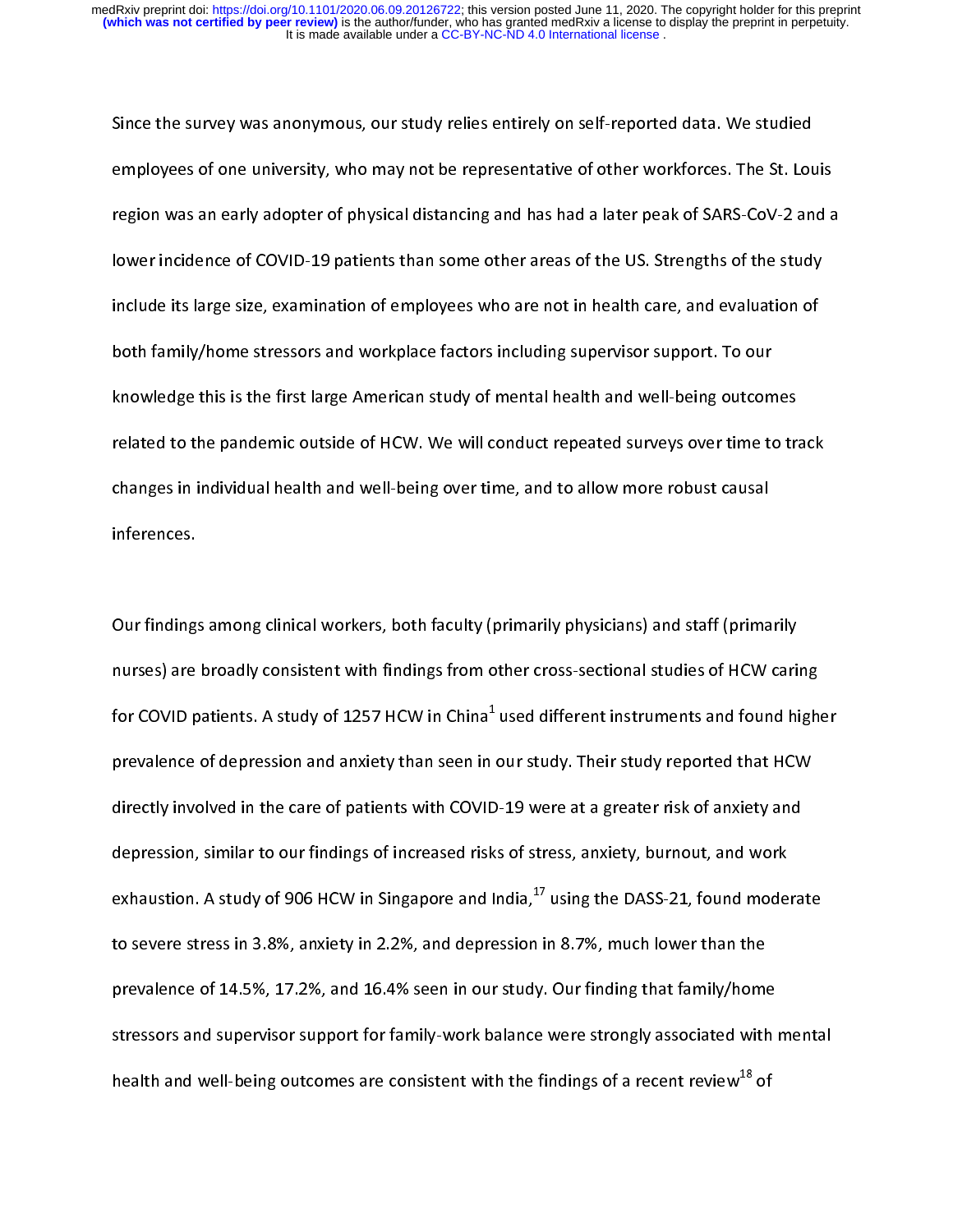psychological responsibilities of caring for family members and lower household income were associency and the<br>poorer mental health outcomes among HCW. While HCW caring for COVID-19 pation<br>worse mental well-being than thei poorer mental health outcomes among HCW. While HCW caring for COVID-19 patients had<br>worse mental well-being than their fellow faculty and staff, those working from home or onsite<br>in non-clinical roles also had appreciable poorer mental well-being than their fellow faculty and staff, those working from home or on<br>in non-clinical roles also had appreciable rates of poor outcomes. While we do not have<br>baseline measures for the well-being and m in non-clinical roles also had appreciable rates of poor outcomes. While we do not have<br>baseline measures for the well-being and mental health outcomes in our study, respondents<br>described altered well-being related to COVI in non-clinical roles also had apprended to the poor outcomes in our study, respond<br>described altered well-being related to COVID-19-related work/life changes, with 14.6%<br>reporting "much worse" and 68% reported "much worse baseline measures for the well-being related to COVID-19-related work/life changes, with 14.6%<br>reporting "much worse" and 68% reported "much worse" or "somewhat worse" mental well-<br>being. These findings are strikingly simi reporting "much worse" and 68% reported "much worse" or "somewhat worse" mental<br>being. These findings are strikingly similar to those of an April 2020 poll by the Kaiser Far<br>Foundation. Among those who had not experienced reported some negative mental health impacts.<sup>19</sup> Foundation. Among those who had not experienced job or income loss, 15% reported major<br>negative impacts on their mental health from worry or stress over coronavirus, and 54%<br>reported some negative mental health impacts.<sup>19</sup> Foundative impacts on their mental health from worry or stress over coronavirus, and 54%<br>Foundation. Among the mental health impacts. <sup>19</sup><br>University staff and to some extent faculty are representative of the larger non-cl

negative impacts on their mental health impacts.<sup>19</sup><br>The ported some negative mental health impacts.<sup>19</sup><br>University staff and to some extent faculty are representative of the larger non-clinical<br>Workforce that is undergoin reported some negative mental health impacts.<sup>19</sup><br>University staff and to some extent faculty are rep<br>workforce that is undergoing uniquely stressful cir<br>between work and family as people work from ho |<br>|<br>|<br>| University staff and to some extent faculty are representative of the larger non-clinical<br>workforce that is undergoing uniquely stressful circumstances that blur the boundaries<br>between work and family as people work from h between work and family as people work from home, find it difficult to work because th<br>children's schools and daycares are closed, or worry about bringing an infection home t<br>families. While front-line HCW are at uniquely between work and family as people work and family and families. While front-line HCW are at uniquely high risk due to their work, our study shows<br>families. While front-line HCW are at uniquely high risk due to their work, families. While front-line HCW are at uniquely high risk due to their work, our study shows that<br>effects of family and home stresses and of supervisor support play a large role in their health<br>and well-being. Appreciation effects of family and home stresses and of supervisor support play a large role in their health<br>and well-being. Appreciation of these factors has been largely missing from studies of risk<br>factors for mental health and well and well-being. Appreciation of these factors has been largely missing from studies of risk<br>factors for mental health and well-being among HCW during this pandemic. These same famil<br>and home stresses and supervisor support factors for mental health and well-being among HCW during this pandemic. These same fa<br>and home stresses and supervisor support also influence the health of the broader workin<br>and home stresses and supervisor support also and home stresses and supervisor support also influence the health of the broader working<br>and home stresses and supervisor support also influence the health of the broader working and home stresses and supervisor supervisor supervisor supervisor supervisor supervisor supervisor b<br>The broader working of the broader working of the broader working of the broader working of the broader working<br>The broad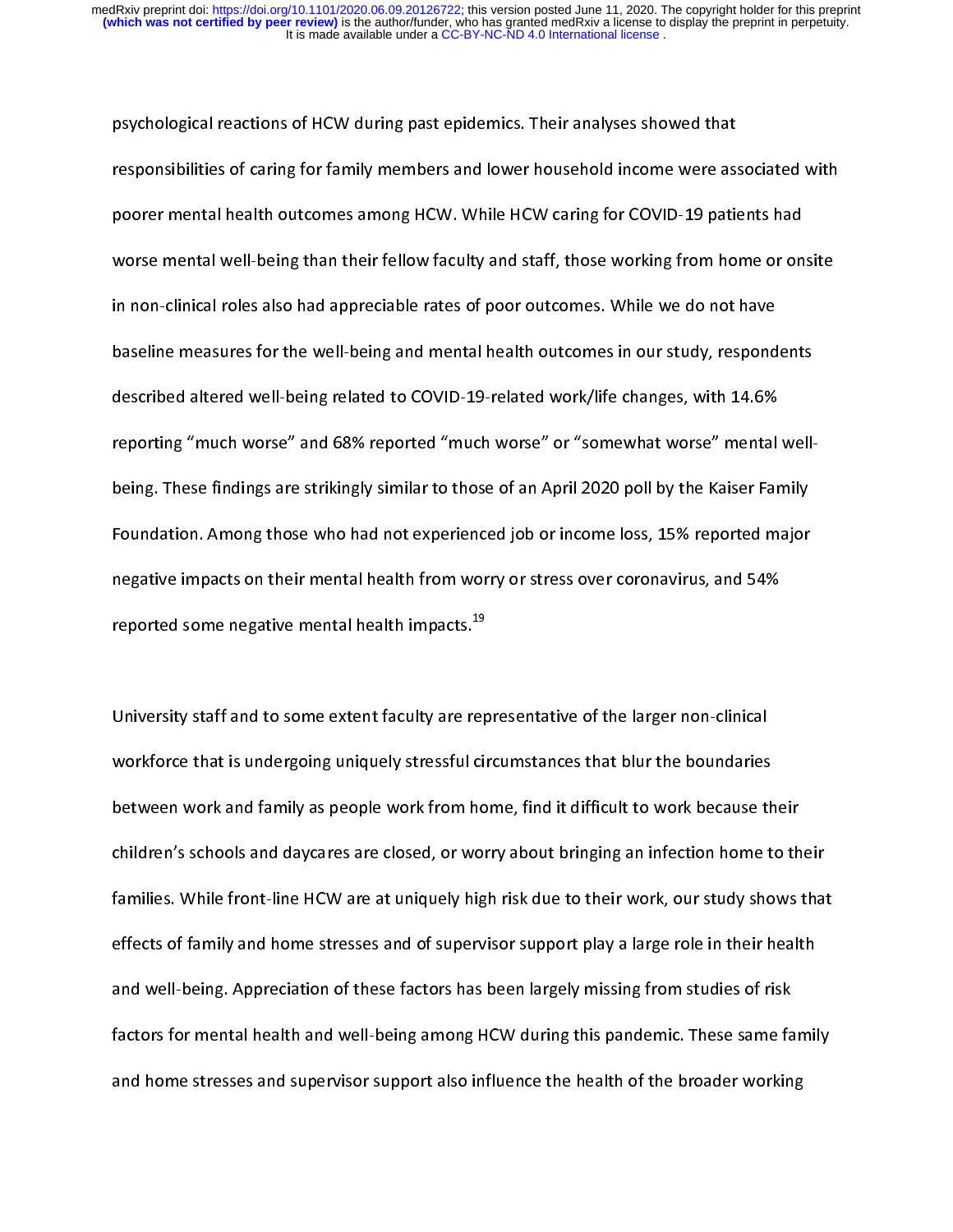population. As the mental health and well-being of healthcare workers must broaden to include other<br>worker groups as well.<br>There are many possible interventions to address the health and well-being of the clinical and

over the mental as well.<br>There are many possible interventions to address the health and well-being of the clinical an<br>There are many possible interventions to address the health and well-being of the clinical an<br>non-clini worker groups as well.<br>There are many possible interventions to address the health and well-being of the clinical and<br>non-clinical workforces. A systematic review found that organizational and social support, clear<br>communi  $\begin{array}{c} \mathbf{1} \\ \mathbf{1} \\ \mathbf{2} \\ \mathbf{3} \end{array}$ health outcomes among healthcare workers during prior epidemics.<sup>20</sup> Recent publications have<br>stressed the importance of robust organizational responses to address the mental health and non-clinical increases. A systematic review found that organizational and social support, and<br>communication, and having a sense of control were protective factors for adverse mental<br>health outcomes among healthcare workers health outcomes among healthcare workers during prior epidemics.<sup>20</sup> Recent publications<br>stressed the importance of robust organizational responses to address the mental health a<br>well-being of front-line HCW.<sup>5,21</sup> Many of health outcomes among healthcare workers during prior epidemics.<sup>20</sup> Recent publications have<br>stressed the importance of robust organizational responses to address the mental health and<br>well-being of front-line HCW.<sup>5,21</sup> stressed the interventions should be applicable outside of<br>the healthcare setting. While interventions aimed at improving resilience among individual<br>workers may lead to improvements in burnout and other well-being measure well-being of front-line HCW.<sup>5,21</sup> Many of these interventions should be applicable outside of<br>the healthcare setting. While interventions aimed at improving resilience among individual<br>workers may lead to improvements in the healthcare setting. Thus anternative attinger and other well-being measures, organization<br>workers may lead to improvements in burnout and other well-being measures, organization<br>level interventions that reduce perceive level interventions that reduce perceived work demands or increase resources are generally<br>more effective.<sup>22</sup> Our data would suggest that organizations should explicitly focus on<br>improving supervisor support for work-fami more effective.<sup>22</sup> Our data would suggest that organizations should explicitly focus on<br>improving supervisor support for work-family issues. Evaluation of interventions training<br>supervisors in family supportive behaviors, more effective.<sup>22</sup> Our data would suggest that organizations should explicitly focus on<br>improving supervisor support for work-family issues. Evaluation of interventions traini<br>supervisors in family supportive behaviors, i supervisors in family supportive behaviors, including a study in healthcare workers, have<br>suggested that such training is associated with improved reports of physical health, job<br>satisfaction, job engagement, and decreased suggested that such training is associated with improved reports of physical health, job<br>satisfaction, job engagement, and decreased intent to leave the current job.<sup>23,24</sup> Future<br>research should include longitudinal studi satisfaction, job engagement, and decreased intent to leave the current job.<sup>23,24</sup> Future<br>research should include longitudinal studies to follow mental well-being over time, shoul<br>include more workers outside of health ca satisfaction, job engagement, and decreased intent to leave the current job.<sup>23,24</sup> Future<br>research should include longitudinal studies to follow mental well-being over time, shou<br>include more workers outside of health car include more workers outside of health care to better understand the effects on the broad<br>population, and should test both individual level and institutional level interventions to mit<br>the effects of the pandemic on mental population, and should test both individual level and institutional level interventions to mitigation.<br>The effects of the pandemic on mental health.<br> population, and should test both individual level and institutional level interventions to mitigate<br>the effects of the pandemic on mental health. the effects of the pandemic on mental health.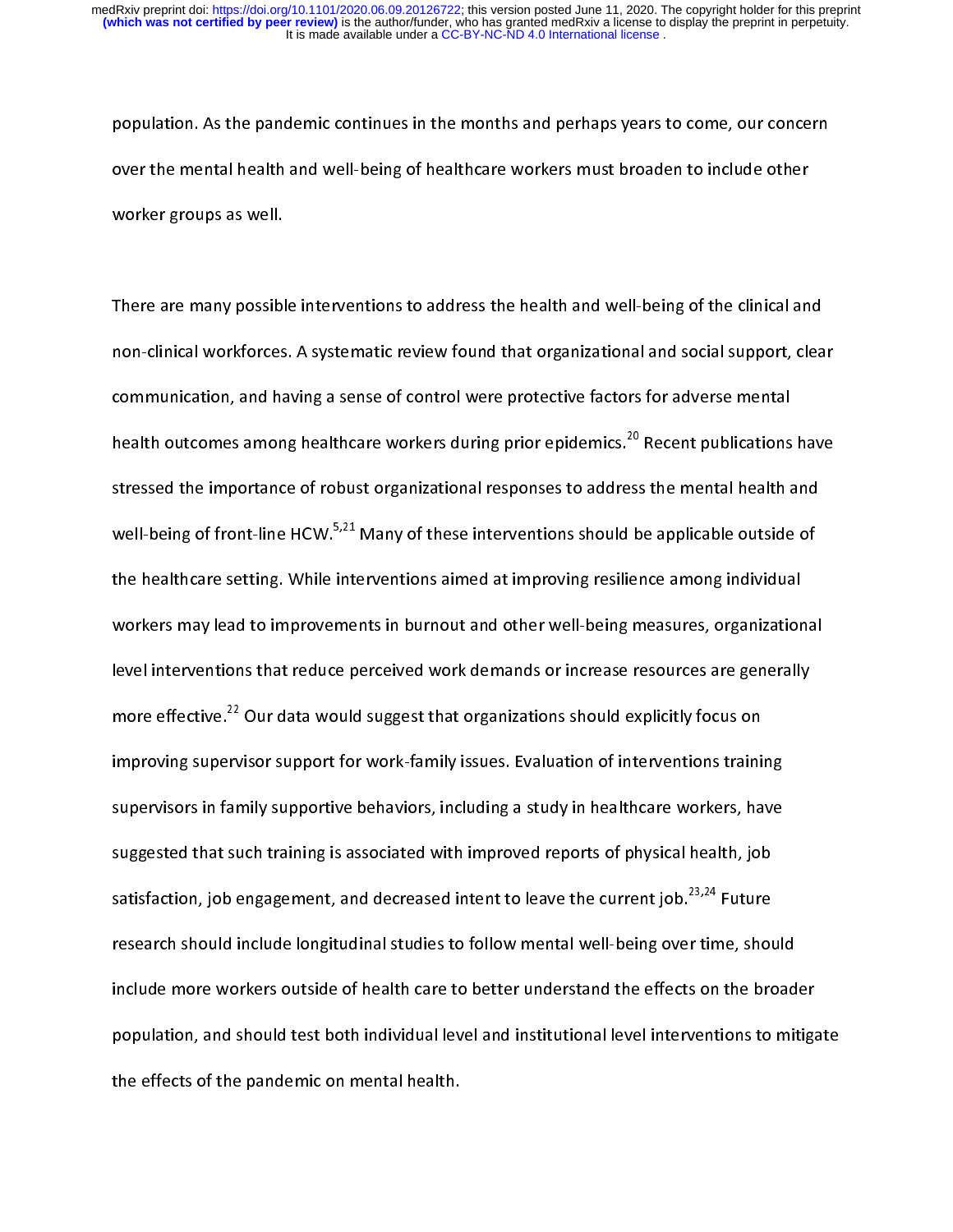It is made available under a [CC-BY-NC-ND 4.0 International license](http://creativecommons.org/licenses/by-nc-nd/4.0/) . **(which was not certified by peer review)** is the author/funder, who has granted medRxiv a license to display the preprint in perpetuity. medRxiv preprint doi: [https://doi.org/10.1101/2020.06.09.20126722;](https://doi.org/10.1101/2020.06.09.20126722) this version posted June 11, 2020. The copyright holder for this preprint

## Conclusions

as a result of the SARS-Cov-2 pandemic. Employers, health care systems, and public health<br>agencies should begin interventions to improve mental health and overall well-being among<br>HCW and the broader workforce. In addition agencies should begin interventions to improve mental health and overall well-being amon<br>HCW and the broader workforce. In addition to traditional wellness interventions addressin<br>resilience and mental health issues among agency and the broader workforce. In addition to traditional wellness interventions addressing<br>resilience and mental health issues among individual workers, responses should include<br>support for work/family balance and othe HEM and the broader workforce. In addition to traditional tradition traditional charactering<br>resilience and mental health issues among individual workers, responses should include<br>support for work/family balance and other remente and mental health issue and other organizational changes to improve work cond<br>support for work/family balance and other organizational changes to improve work cond<br>for health care and other workers.<br>Author Contribu

# **Author Contributions:**

for health care and other workers.<br>Author Contributions:<br>BAE was responsible for study conception and design, survey development, analytic oversight,<br>and drafting of this article. JRS contributed to study conception and de For health care and care in contributions:<br>BAE was responsible for study cond<br>and drafting of this article. JRS cont<br>development, coordinating data co<br>interpretation, and manuscript dev<br>decisions. interpretation of results BAE was responsible for study conception and design, survey development, analytic oversight, and drafting of this article. JRS contributed to study conception and design, survey<br>development, coordinating data collection, and provided input on analytic decisions,<br>interpretation, and manuscript development. AMD prov development, coordinating data collection, and provided input on analytic decision<br>interpretation, and manuscript development. AMD provided input on study design,<br>decisions, interpretation of results, and manuscript develo merpretation, and manuscript development. AMD provided input on study design, a<br>decisions, interpretation of results, and manuscript development. LH contributed to s<br>development, managed online survey collection, conducted decisions, interpretation of results, and manuscript development. LH contributed to survey<br>development, managed online survey collection, conducted analyses, and assisted with<br>manuscript development. EP assisted with study development, managed online survey collection, conducted analyses, and assisted with<br>manuscript development. EP assisted with study design, survey development, and data<br>collection, contributed to development of the manuscr manuscript development. EP assisted with study design, survey development, and data<br>collection, contributed to development of the manuscript, and communicated results ba<br>university employees. JGD, TK, and DLG provided inpu manuscript development of the manuscript, and communicated results battletion, contributed to development of the manuscript, and communicated results battletinity employees. JGD, TK, and DLG provided input on study design,

university employees. JGD, TK, and DLG provided input on study design, survey development,<br>analytic decisions, interpretation of results, and manuscript development. All authors reviewe<br>and approved the final manuscript dr analytic decisions, interpretation of results, and manuscript development. All authors reviewe<br>and approved the final manuscript draft.<br>**Funding**: This study was supported, in part, by the Grant or Cooperative Agreement Nu and approved the final manuscript draft.<br> **Funding**: This study was supported, in part, by the Grant or Cooperative Agreement Number,<br>
U19OH008868, funded by the Centers for Disease Control and Prevention. Its contents are Funding: This study was supported, in pair<br>U19OH008868, funded by the Centers for<br>solely the responsibility of the authors an<br>Centers for Disease Control and Preventic<br>Competing interests: The authors have no Funding: This study was supported, in part, by the Grant or Cooperative Agreement Number, Funding: This study was supported, in part, by the Grant or Cooperative Agreement Number,<br>U19OH008868, funded by the Centers for Disease Control and Prevention. Its contents are<br>solely the responsibility of the authors and solely the responsibility of the authors and do not necessarily represent the official views o<br>Centers for Disease Control and Prevention or the Department of Health and Human Servic<br>Competing interests: The authors have n

Competing interests: The authors have no competing interests or financial conflicts to disclose.

## **Corresponding Author:**

Centers for Disease Control and Prevention or the Department of Health and Human Services.<br> **Competing interests**: The authors have no competing interests or financial conflicts to disclose.<br>
Corresponding Author:<br>
Bradley Competing interests: The authors have no competing interests or financial conflicts to disclose<br>Corresponding Author:<br>Bradley A. Evanoff, M.D.<br>Healthy Work Center<br>Washington University School of Medicine in St. Louis<br>4523 Corresponding Author:<br>Corresponding Author:<br>Bradley A. Evanoff, M.D.<br>Healthy Work Center<br>Washington University School of Medicine in St. Louis<br>4523 Clayton Avenue, Campus Box 8005<br>St. Louis, MO 63110<br>bevanoff@wustl.edu (31 **Corresponding Author:**<br>Bradley A. Evanoff, M.D.<br>Healthy Work Center<br>Washington University S<br>45 23 Clayton Avenue, C.<br>St. Louis, MO 63110<br>bevanoff@wustl.edu (3 Healthy Work Center<br>Washington University So<br>4523 Clayton Avenue, Ca<br>St. Louis, MO 63110<br><u>bevanoff@wustl.</u>edu (31 Washington Universit<br>Washington Universit<br>4523 Clayton Avenue,<br>St. Louis, MO 63110<br>bevanoff@wustl.edu Washington University Supersity Medicine in St. 2<br>4523 Clayton Avenue, Campus Box 8005<br>St. Louis, MO 63110<br><u>bevanoff@wustl.</u>edu (314-454-8638) St. Louis, MO 63110<br>bevanoff@wustl.edu (314-454-8638)<br>. St. Louis, MC 6321<br><u>Bevanoff@wustl.</u>edu<br>Contract Contract Contract Contract Contract Contract Contract Contract Contract Contract Contract Contract Co  $\mathcal{L}_{\text{max}}$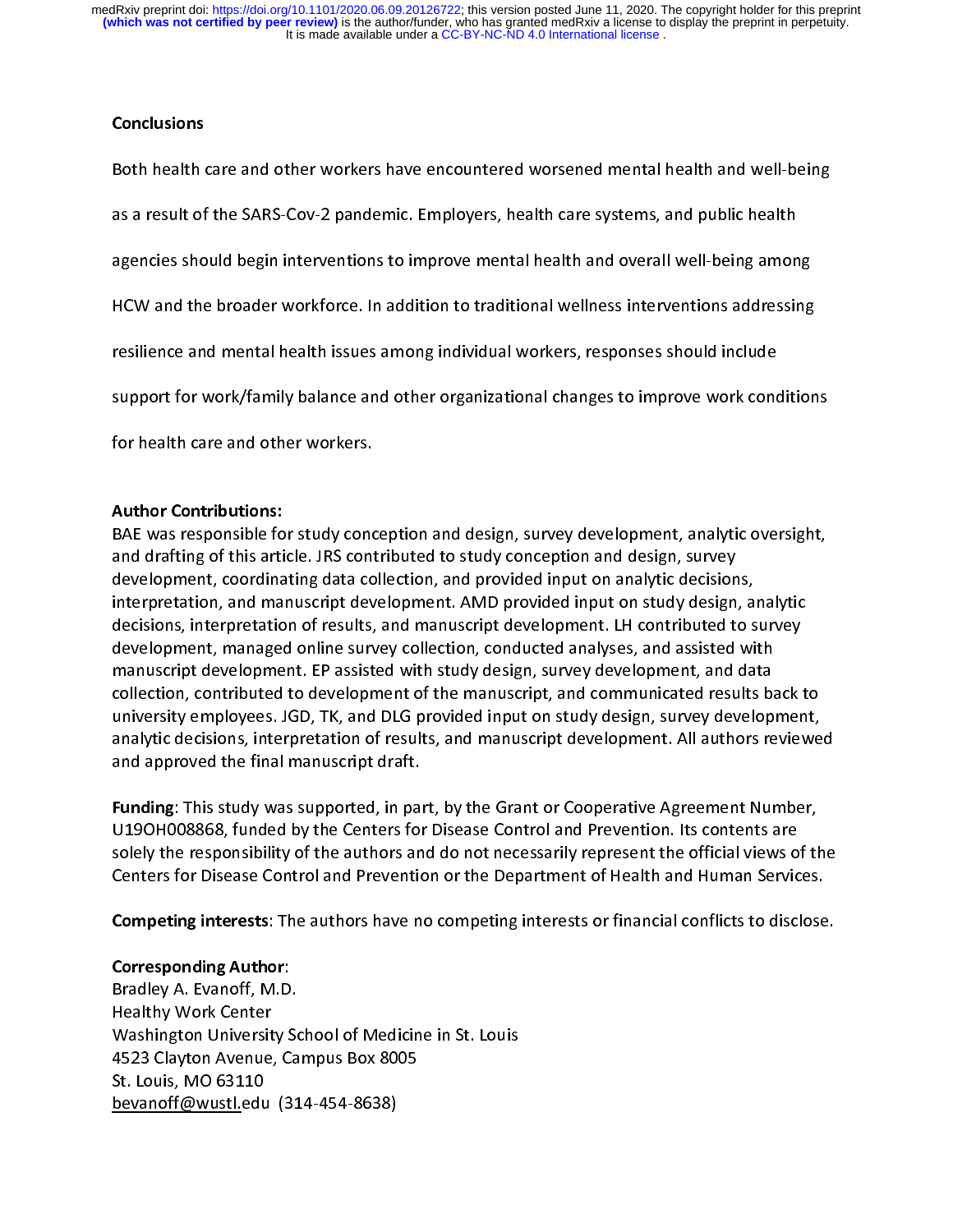#### References:

 $\frac{1}{2}$  $1.$ 1. The Health Care Workers Exposed to Coronavirus Disease 2019. JAMA Network Open<br>1. Lai J, Maria 2020;3:e203976.<br>2. Bettinsoli ML, Di Riso D, Napier JL, et al. Psychological Impact and Contextual Factor.<br>1. Associated Wit

Health Care Workers Exposed to Coronavirus Exposed to Coronavirus Disease<br>2. Bettinsoli ML, Di Riso D, Napier JL, et al. Psychological Impact and Context<br>Associated With Physical and Mental Health Conditions of Italian Hea 2. Bettinsoli<br>Associated With F<br>During the Covid-<br>3. Wu AW. C 2. Bettinson Mysical and Mental Health Conditions of Italian Healthcare Professionals<br>2. Betting the Covid-19 Disease Outbreak. PsyArXiv, April 2020. (https://psyarxiv.com/w89fz/).<br>3. Wu AW, Connors C, Everly GS, Jr. COVID Associated With Physical and Mental Mental Conditions of Indian Mental Mental Mental Mental<br>
During the Covid-19 Disease Outbreak. PsyArXiv, April 2020. (https://psyarxiv.com/w89fz/)<br>
3. Wu AW, Connors C, Everly GS, Jr. CO

During the Communication<br>
2. Wu AW, Connors C, Everly GS, Jr. COVID-19: Peer Support and Crisis Communication<br>
2. Strategies to Promote Institutional Resilience. Ann Intern Med, April 2020.<br>
2. Rinn J. Peccoralo L. Charney

3. Water, Jamese 3, 2021, 223. We can be a supported that communication<br>Strategies to Promote Institutional Resilience. Ann Intern Med, April 2020.<br>(https://www.acpjournals.org/doi/10.7326/M20-1236).<br>4. Ripp J, Peccoralo L Strategies (https://www.acpjournals.org/doi/10.7326/M20-1236).<br>4. Ripp J, Peccoralo L, Charney D. Attending to the Emotional Well-Bei<br>Workforce in a New York City Health System During the COVID-19 Pandemi<br>(https://www.ncbi (and the Barry Correction of the Barry Correction of the Barry Correction of the Barry Correction of the Section of the Section of the Section of the Section of the Section of the Section of the Section of the Section of t

4. Ripp J, Peccoral C, Charney Demanding of the Emotional Area Ding of the Health Care<br>
2. Workforce in a New York City Health System During the COVID-19 Pandemic.<br>
5. Shanafelt T, Ripp J, Trockel M. Understanding and Addr Chttps://www.ncbi.nlm.nih.gov/pmc/articles/PMC7176260/).<br>5. Shanafelt T, Ripp J, Trockel M. Understanding and Addressing Sources<br>Health Care Professionals During the COVID-19 Pandemic.<br>(https://iamanetwork.com/iournals/iam (https://immail.org/index.com/journals/jamail.org/index.com/journals/jamail.org/integration.com/journals/jamail.org/integration.com/journals/jamail.org/integration.com/journals/jamail.org/integration.com/journals/jamail.or

5. Shanafelt T, Ripp J, Trochelt M. Shanafallanding and Male Lening Sources of M. M. L. Shanafelt Care Professionals During the COVID-19 Pandemic.<br>(https://jamanetwork.com/journals/jama/fullarticle/2764380).<br>6. Galea S, Me (https://jamanetwork.com/journals/jama/fullarticle/27643<br>6. Galea S, Merchant RM, Lurie N. The Mental Health<br>Physical Distancing: The Need for Prevention and Early Inte<br>(https://doi.org/10.1001/jamainternmed.2020.1562). (https://jamanetwork.com/jamanety.com/jamanety.com/jamanety.com/<br>Physical Distancing: The Need for Prevention and Early Interven<br>(https://doi.org/10.1001/jamainternmed.2020.1562).<br>7. Petterson S. Westfall JM. Miller BF. Pr

Despair\_COVID-19-FINAL-FINAL.pdf).

Fhysical Distancing: The Need for Prevention and Early Intervention.<br>
(https://doi.org/10.1001/jamainternmed.2020.1562).<br>
7. Petterson S, Westfall JM, Miller BF. Projected Deaths of Despair from COVID-19. Ap<br>
2020. (https: 9<br>Phttps://doi.org/10.1001/jamainternmed.2020.1562).<br>Petterson S, Westfall JM, Miller BF. Projected Deaths of Despa<br>2020. (https://well-beingtrust.org/wp-content/uploads/2020/05/WE<br>Despair\_COVID-19-FINAL-FINAL.pdf). (https://well-beingtrust.org/wp-content/upload<br>2020. (https://well-beingtrust.org/wp-content/upload<br>Despair\_COVID-19-FINAL-FINAL.pdf). 2020. (https://well-beingtrust.org/wp-content/uploads/2020/05/WBT\_Deaths-of-<br>Despair\_COVID-19-FINAL-FINAL.pdf).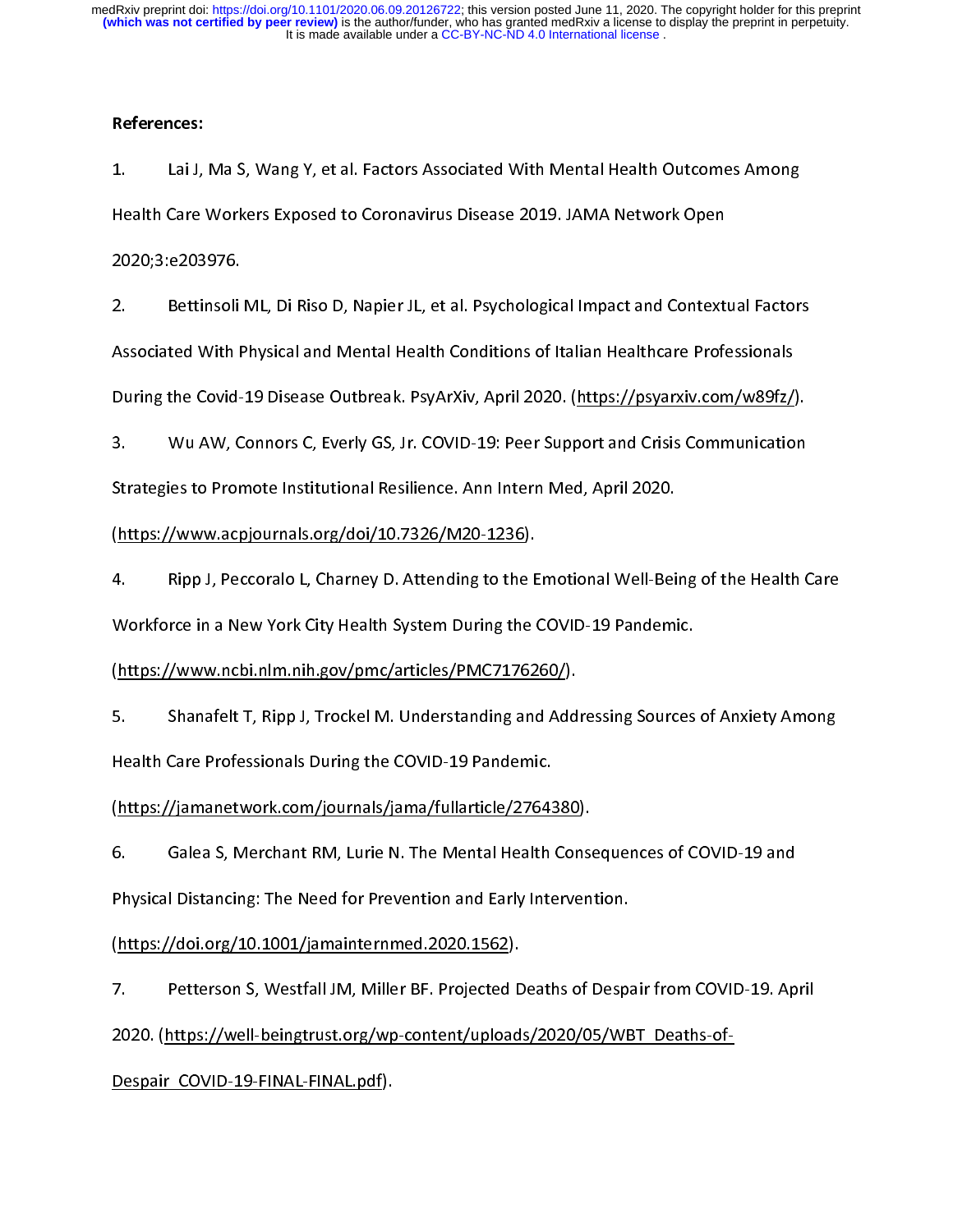8. validation of the Family Supportive Supervisor Behavior Short-Form (FSSB-SF). J Occup<br>1. Hammer Languelops Cossex Especies Porton Crain T. J Occup<br>1. Hammer Lovibond SH, Lovibond PF. Manual for the depression anxiety stres

validation of the Family Supervisor of the Sychol 2013;18:285-96.<br>
9. Lovibond SH, Lovibond PF. Manual for the depression anxiety stress scales. Sydney:<br>
Psychology Foundation of Australia; 1996.<br>
10. Trockel M. Bohman B. Psychol 2013;18:285-96.

9. Psychology Foundation of Australia; 1996.<br>10. Trockel M, Bohman B, Lesure E, et al. A Brief Instrument to Assess Both Burnout and<br>10. Trockel M, Bohman B, Lesure E, et al. A Brief Instrument to Assess Both Bur Professional Fulfillment in Alesure E, et and Professional Fulfillment in Physicians: Relia<br>Reported Medical Errors, in a Sample of Reported Medical Errors, in a Sample of Reported Medical Errors. 11. The Mariney Lemman By Lesure E, et al. A Brief Memmerican Microsoftel Medical Medical Errors, in a Sample of Resident and Practicing Physicians. Academic<br>10. The Paychiatry 2018;42:11-24.<br>11. Serxner S. Kichlu R. Ratel

Prarie, MN: Optum, Inc; 2020. Reported Medical Errors, in a Sample of Resident and Practicing Physicians Practicial Physicial Physicians.<br>
11. Serxner S, Kichlu R, Ratelis E. Consumer sentiment during a time of global crisis<br>
Prarie, MN: Optum, Inc; 20 11. Serxner S, Kichlu R,<br>Prarie, MN: Optum, Inc; 20<br>(https://www.optum.com,<br>r-insights-during-global-cri

11. Prarie, MN: Optum, Inc; 2020.<br>11. Service://www.optum.com/content/dam/optum3/optum/en/resources/PDFs/2020%20consul/<br>12. R. Core Team. R: A language and environment for statistical computing Vienna. Austrianup. Prarie, MA: Optum, 2020.<br>
(https://www.optum.com/con<br>
r-insights-during-global-crisis.p<br>
12. R Core Team. R: A langu<br>
Foundation for Statistical Com

(https://www.ort.com/content/dam/ort.com/content/dama-<br>12. R Core Team. R: A language and environment for statistical computing Vienna, Austria: R<br>13. RStudio Team. RStudio: Integrated Development for R. Boston. MA: RStudi rand government party.<br>
12. R Core Team. R: A language<br>
Foundation for Statistical Computin<br>
13. RStudio Team. RStudio: Inte<br>
14. Kossek EE. Pichler S. Bodner

12. R Core Team in Language and environment of Landmark Englang Teams, Themas is<br>13. RStudio Team. RStudio: Integrated Development for R. Boston, MA: RStudio, Inc.; 2020.<br>14. Kossek EE, Pichler S, Bodner T, Hammer LB. Work Foundation Foundation 13.<br>14. Kossek EE, Pichler S, Bodner T, Hamn<br>14. Kossek EE, Pichler S, Bodner T, Hamn<br>10. Conflict: A meta-analysis clarifying the influe<br>10. There Pichler and organizational support. Pers Psychol 14. Kossek EE, Pichler S, Bodner T, Hammer LB. Workplace Social Support and Work-family<br>Conflict: A meta-analysis clarifying the influence of general and work-family-specific supervisor<br>and organizational support. Pers Psy 14. Conflict: A meta-analysis clarifying the influence of general and work-family-specific supervisor<br>2011;64:289-313. King RB, Karuntzos G, Casper LM, et al. Work–family balance issues and work–leave<br>2012:323-40. Handbook

and organizational support. Pers Psychol 2011;64:289-313.<br>15. King RB, Karuntzos G, Casper LM, et al. Work–family balance issues and work–leave<br>policies. Handbook of occupational health and wellness: Springer; 2012:323-40. and organizational support. Pers Pythol 2021, Phase P227.<br>15. King RB, Karuntzos G, Casper LM, et al. Work–family<br>policies. Handbook of occupational health and wellness: Sp policies. Handbook of occupational health and wellness: Springer; 2012:323-40. policies. Handbook of occupational health and wellness: Springer; 2012:323-40.<br>Handbook of occupational health and wellness: Springer; 2012:323-40.<br>And we lead to occupational health and well and well and well are also spr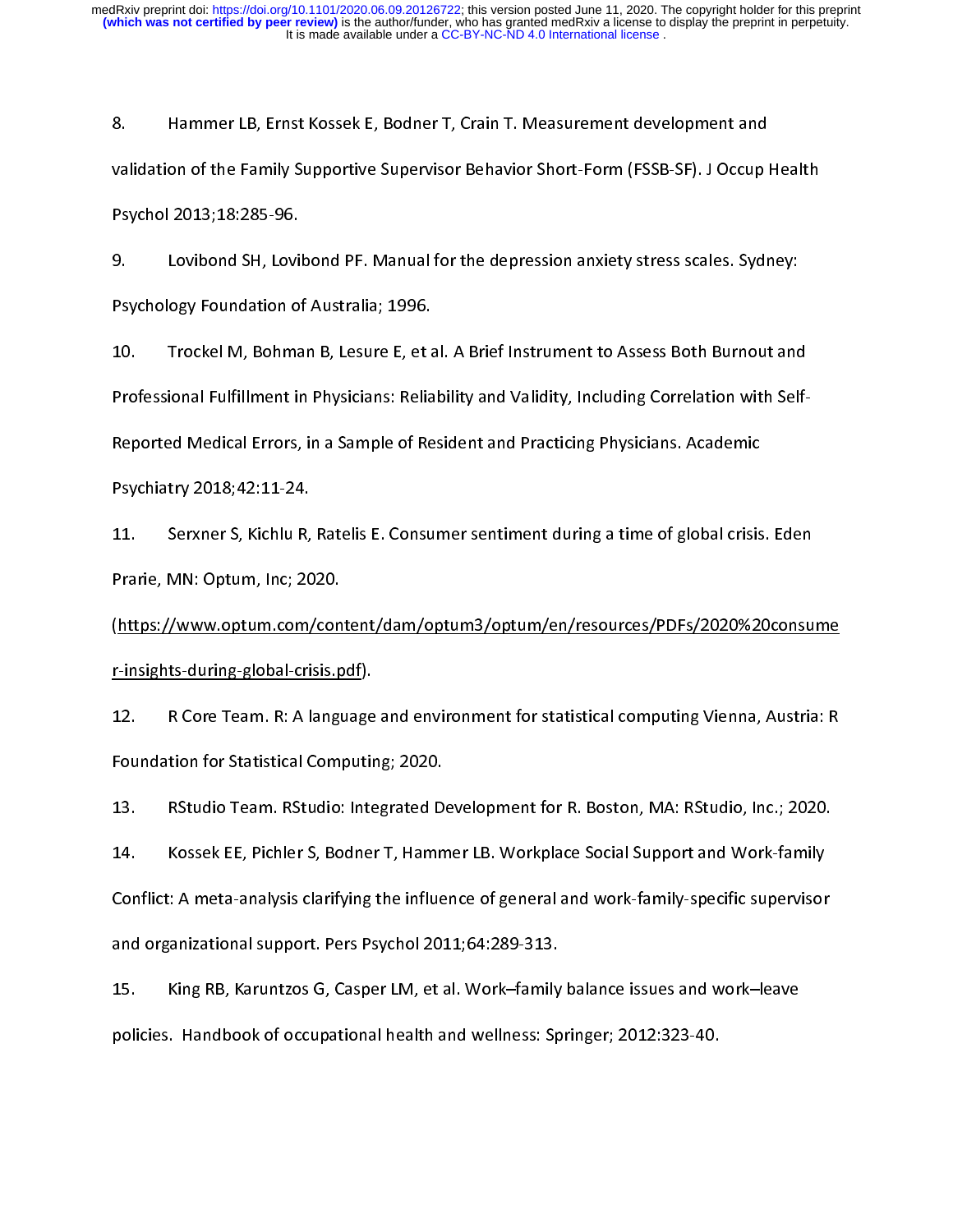16. of a Multidimensional Measure of Family Supportive Supervisor Behaviors (FSSB). J Manage<br>2009;35:837-56.<br>17. Chew NWS, Lee GKH, Tan BYQ, et al. A multinational, multicentre study on the<br>psychological outcomes and associate

of a Multimensional Measure of Augustia<br>17. Chew NWS, Lee GKH, Tan BYQ, et al. A multinational, multicentre study on the<br>19. psychological outcomes and associated physical symptoms amongst healthcare workers duro<br>2001 - Th 2009;35:837-56. 17. psychological outcomes and associated physical symptoms amongst healthcare worke<br>17. COVID-19 outbreak. April 2020.<br>18. Kisely S. Warren N. McMahon L. Dalais C. Henry L. Siskind D. Occurrence. prever

psychological substitute and associated physical symptoms amongst healthcare annual shahing<br>COVID-19 outbreak. April 2020.<br>18. Kisely S, Warren N, McMahon L, Dalais C, Henry I, Siskind D. Occurrence, prevention,<br>and manage COVID-19 ONMORMATERMICHT<br>(http://www.sciencedirect.com,<br>18. Kisely S, Warren N, McM<br>and management of the psychol<br>workers: rapid review and meta (http://www.sciencedirect.com/sciencedirect.com/sciencedirect.com/sciencedirect.com/science/article/pii/Soccurr<br>individuals and management of the psychological effects of emerging virus outbreaks<br>workers: rapid review and 18. Kisely S, Warren N, McMahon L, Dalais S, Mem, Y, Dalais D. Scenarins, prevention,<br>
20. and management of the psychological effects of emerging virus outbreaks on healthcare<br>
19. Kirzinger A, A K, Hamel L, Brodie M. KFF and management of the psychological effects of emerging virus outbreaks on healthcare<br>workers: rapid review and meta-analysis. BMJ 2020;369:m1642.<br>19. Kirzinger A, A K, Hamel L, Brodie M. KFF Health Tracking Poll - Ear

Example 19. Kirzinger A, A K, Hamel L, Brodie M. KFF Health Tracking F<br>Impact of Coronavirus on Life in America: Kaiser Family Foundation<br>(https://www.kff.org/coronavirus-covid-19/report/kff-health-tra<br>20. De Brier N. Stro Impact of Coronavirus on Life in America: Kaiser Family Foundation; 2020 April 2.<br>(https://www.kff.org/coronavirus-covid-19/report/kff-health-tracking-poll-early-april-2020<br>20. De Brier N, Stroobants S, Vandekerckhove P, D

(https://www.kff.org/coronavirus-coronavirus-coronavirus-coronavirus-coronavirus-coronavirus-coronavirus-coronavirus-coronavirus-coronavirus-disease outbreaks: a rapid systematic review.<br>PsyArXiv, April 2020. (https://doi.

Impact of Coronavirus on Lagrand Coronavirus on Life in America: International Coronavirus on De Brier N, Stroobants S, Vandekerckhove P, De Buck E. Factors affecting r<br>12020 - De Brier N, Stroobants S, Vandekerckhove P, D

20. De Brier N, Stroobants S, Vandener America, Joe Bath Brier Canceling Mental health<br>20. Of health care workers during coronavirus disease outbreaks: a rapid systematic review.<br>21. Dzau VJ, Kirch D, Nasca T. Preventing a of health care workers during the syarXiv, April 2020. (https://doi.org/10.31234/osf.io/w9uxs).<br>21. Dzau VJ, Kirch D, Nasca T. Preventing a Parallel Pandemic — A National Strategy t<br>Protect Clinicians' Well-Being. New Engl Protect Clinicians' Well-Being. New England Journal of Medicin<br>Protect Clinicians' Well-Being. New England Journal of Medicin<br>(https://www.nejm.org/doi/full/10.1056/NEJMp2011027).<br>22. Panagioti M. Panagopoulou E. Bower P.

21. Protect Clinicians' Well-Being. New England Journal of Medicine, May 2020.<br>22. Panagioti M, Panagopoulou E, Bower P, et al. Controlled Interventions to Reduce<br>22. Panagioti M, Panagopoulou E, Bower P, et al. Controlled erman (https://www.nejm.org/doi/full/10.1056/NEJMp2011027).<br>22. Panagioti M, Panagopoulou E, Bower P, et al. Controlled Intervention<br>Burnout in Physicians: A Systematic Review and Meta-analysis. JAMA Intern<br>205. (https://www.neil/10.1007/2012.pdf/2012.pdf/2012.pdf/2012.pdf/2012.pdf/2012.pdf/2011027.pdf/2011020110201102011020110201102010205.<br>Burnout in Physicians: A Systematic Review and Meta-analy<br>205. Burnout in Physicians: A Systematic Review and Meta-analysis. JAMA Intern Med 2017;1<br>205.<br>-Burnout in Physicians: A Systematic Review and Meta-analysis. JAMA Internet Meta-analysis. JAMA Internet<br>205.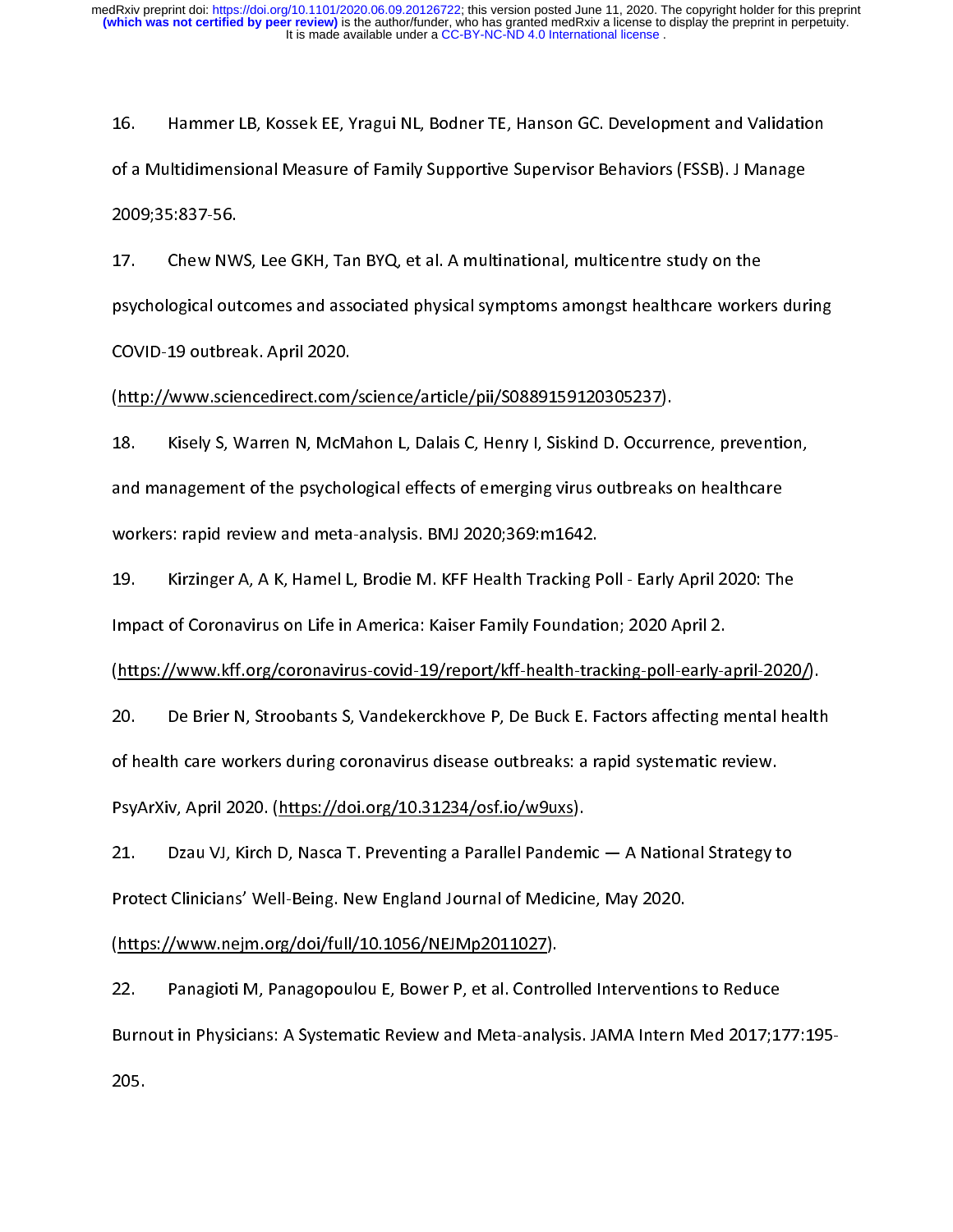23. 23. Supervisor training on employee job performance and attitudes: An organizational work-family<br>23. Intervention. J Occup Health Psychol 2016;21:296-308.<br>24. Intervention processes: the roles of work-family conflict and f

intervention. J Occup Health Psychol 2016;21:296-308.<br>24. Hammer LB, Kossek EE, Anger WK, Bodner T, Zimmerman KL. Clarifying work-family<br>intervention processes: the roles of work-family conflict and family-supportive super Intervention. The Bulp Health Psychol 2011; Anger WK, Bodner T, Zin<br>intervention processes: the roles of work-family conflict<br>behaviors. J Appl Psychol 2011; 96:134-50. 24. Hammer Lintervention processes: the roles of work-family conflict and family-supportive supervisor<br>behaviors. J Appl Psychol 2011;96:134-50.<br> intervention processes intervents of work-family, conflict and family-supportive supervisors.<br>behaviors. J Appl Psychol 2011;96:134-50. behaviors. J Appl Psychol 2011;96:134-50.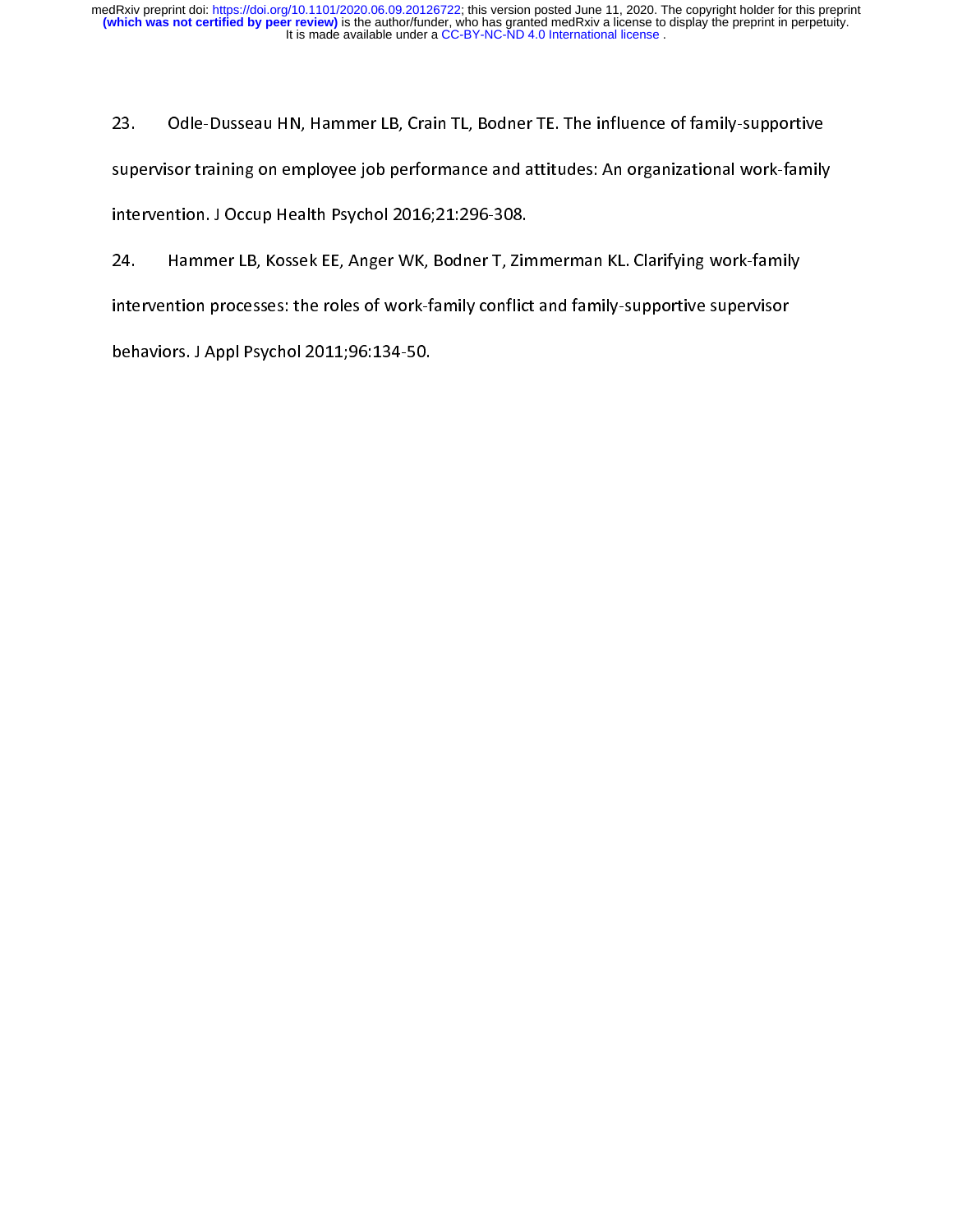Figure Legend<br>Figure 1: EMPOWER Study Flow Diagram  $\frac{1}{2}$ Figure 1: EMPOWER Study Flow Diagram